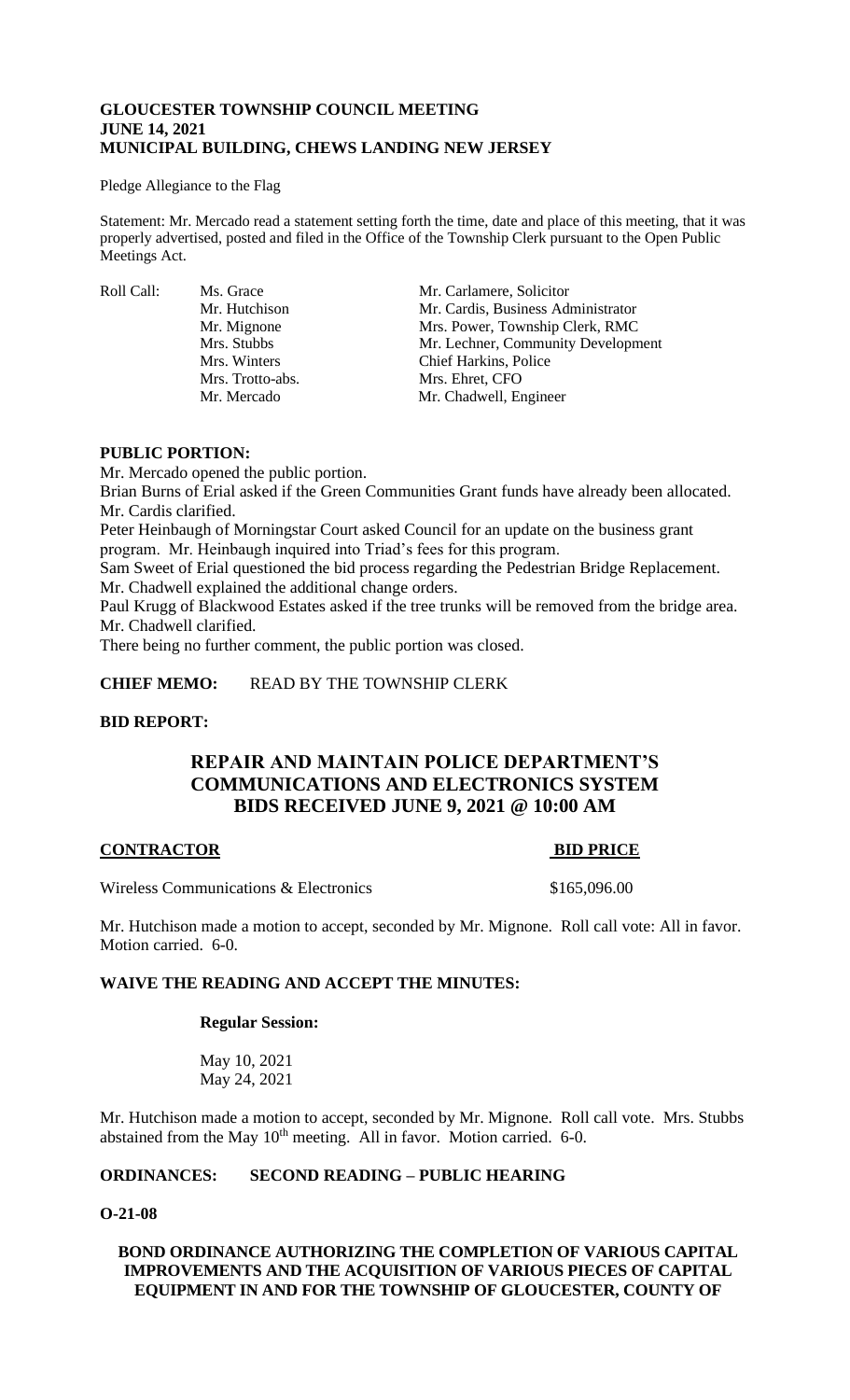# **CAMDEN, NEW JERSEY; APPROPRIATING THE SUM OF \$7,796,262 THEREFOR; AUTHORIZING THE ISSUANCE OF GENERAL OBLIGATION BONDS OR BOND ANTICIPATION NOTES OF THE TOWNSHIP OF GLOUCESTER, COUNTY OF CAMDEN, NEW JERSEY, IN THE AGGREGATE PRINCIPAL AMOUNT OF UP TO \$7,425,011; MAKING CERTAIN DETERMINATIONS AND COVENANTS; AND AUTHORIZING CERTAIN RELATED ACTIONS IN CONNECTION WITH THE FOREGOING**

# Mr. Mercado opened the public hearing.

Peter Heinbaugh of Morningstar Court expressed his concerns with what he feels is an irresponsible fiscal decision in borrowing funds. Mr. Heinbaugh asked for clarification regarding the adoption of a capital budget after the budget. Mrs. Ehret, CFO, clarified the process. Mr. Heinbaugh asked if this capital project list has been altered to ensure the township did not overborrow. Mr. Hutchison explained this capital budget is comprised of two years' worth of projects. Mr. Heinbaugh asked for clarification on what the Taylor Avenue building will be used for. Mr. Cardis stated it is not in use currently.

Ray Polidoro of Erial asked how many police officers do not have body cameras. Chief Harkins stated the township is bound by Attorney General directives regarding who does and does not wear a body camera. A discussion was held regarding police department required technology. Mr. Polidoro asked why the township is borrowing funds to repave streets when residents pay a gas tax. Mr. Mercado explained the gas tax is collected by the state. Mr. Polidoro asked if council could create a detailed listing of what is being borrowed. Mr. Cardis explained this already exists for public view. A discussion was held regarding the annual audit.

Sam Sweet of Erial inquired about funds that were cancelled. A discussion was held. Dawn Sabella of Chews Landing Road asked for clarification regarding wording used in the ordinance. Mrs. Ehret clarified. Ms. Sabella asked when budget requests are typically due. Mr. Cardis explained.

Paul Krug of Blackwood Estates asked Mr. Hutchison if he had gone to public works to inspect the equipment. Mr. Hutchison was not able to. Mr. Krug asked if the auditor inspects the equipment. Mr. Cardis explained. Mrs. Ehret explained the fixed asset list.

Sam Sweet of Erial inquired into how many mowers public works needs. Mr. Cardis stated he relies on his supervisors. Mr. Sweet expressed his opinion that lawn equipment should not be capitalized.

There being no further comment, the public hearing was closed.

Mr. Hutchison made a motion to adopt, seconded by Mr. Mignone. Roll call vote: All in favor. Motion carried. 6-0.

# **CONSENT AGENDA:**

## **R-21:06-152**

## **RESOLUTION AUTHORIZING PAYMENT OF BILLS**

**BE IT RESOLVED BY THE** Township Council of the Township of Gloucester, in the County of Camden, that the following bills are approved by the Township Council in accordance with the provisions of Ordinance 0-82-16 and certified by the Chief Financial Officer that the claims are proper obligation of the township, that adequate funds are available to honor these claims in the account indicated and the claim should be paid:

| <b>CURRENT ACCOUNT</b>                                                                             |                    |
|----------------------------------------------------------------------------------------------------|--------------------|
| Per attached computer readout of the claims presented in the amount of                             | \$<br>9,837,837.18 |
| <b>CAPITAL ACCOUNT</b><br>Per attached computer read out of the claims presented in the amount of  | \$<br>19,744.76    |
| <b>TRUST</b><br>Per attached computer readout of the claims presented in the amount of             | \$<br>19,074.25    |
| <b>OPEN SPACE TRUST</b><br>Per attached computer readout of the claims presented in the amount of  | \$<br>63,109.80    |
| <b>ANIMAL</b><br>Per attached computer readout of the claims presented in the amount of            | \$<br>15.796.42    |
| <b>DEVELOPERS ESCROW</b><br>Per attached computer readout of the claims presented in the amount of | \$<br>41,327.25    |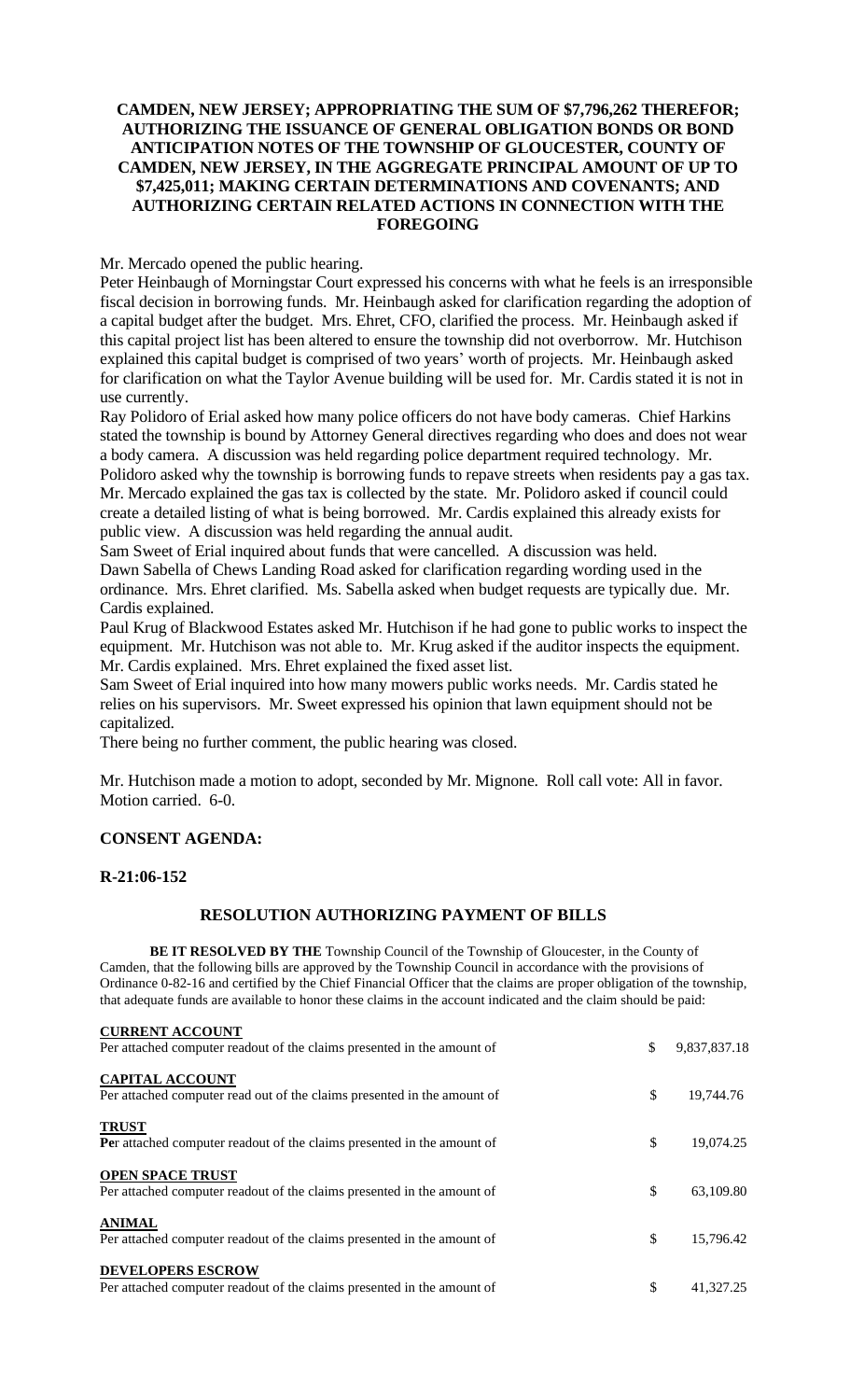**MANUAL CHECKS**

Per attached computer readout of the claims presented in the amount of \$ 541,798.68 29,407.57

Adopted: June 14, 2021

ATTEST:

President of Council Orlando Mercado

Township Clerk, Nancy Power, RMC

\_\_\_\_\_\_\_\_\_\_\_\_\_\_\_\_\_\_\_\_\_\_\_\_\_\_

Mr. Hutchison made a motion to adopt, seconded by Mrs. Winters. Roll Call Vote: All in favor. Motion Carried. 6-0.

# **R-21:06-153**

# **RESOLUTION AUTHORIZING THE TAX COLLECTOR TO CANCEL TAX SALE CERTIFICATES #20-00061 AND REFUND THE LIEN HOLDER DUE TO A MUNICIPAL LIEN ALREADY ON THE PROPERTY**

**WHEREAS,** on December 29, 2020 Certificate of Sale #20-00061, was sold to Kavita G Chainani for delinquent maintenance charges for Block 1805, Lot 8, assessed to Wayne Kershaw at 506 Front Street in the amount of \$243.58 and;

**WHEREAS,** the certificate was sold in error due to a municipal lien was already struck off to the Township on December 27, 2018;

**WHEREAS,** the lien was recorded and accrued interest;

**WHEREAS,** the maintenance charges should have been added to the existing municipal lien,

**THEREFORE, BE IT RESOLVED,** by Mayor and Council of the Township of Gloucester are hereby authorizing the tax collector to cancel the certificate and refund the lien holder and add the charges to the existing municipal lien.

| Certificate: 20-00061  | \$243.58 |
|------------------------|----------|
| Interest               | 18.63    |
| Record & Affidavit Fee | 65.00    |
| Total refund           | \$327.21 |

Adopted: June 14, 2021

President of Council Orlando Mercado

\_\_\_\_\_\_\_\_\_\_\_\_\_\_\_\_\_\_\_\_\_\_\_\_\_\_\_\_\_

Township Clerk Nancy Power, RMC

\_\_\_\_\_\_\_\_\_\_\_\_\_\_\_\_\_\_\_\_\_\_\_\_\_\_\_\_\_\_\_

Mr. Hutchison made a motion to adopt, seconded by Mrs. Winters. Roll Call Vote: All in favor. Motion Carried. 6-0.

# **R-21:06-154**

## **RESOLUTION AUTHORIZING REFUNDING OF TAXES**

**BE IT RESOLVED,** by the Township Council of the Township of Gloucester to authorize the refunding of the following credit balances for reasons listed below: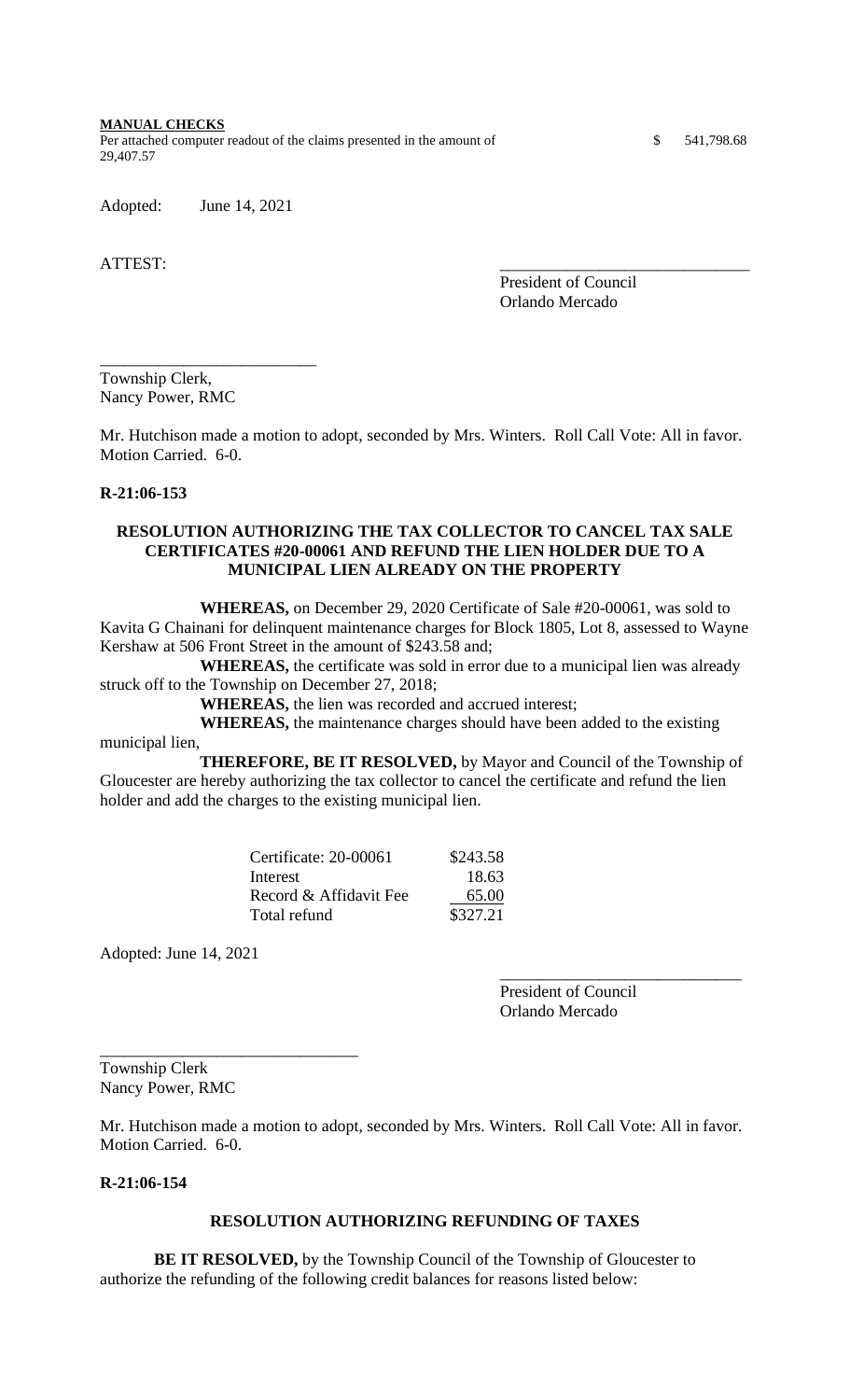| <b>BLOCK/LOT</b> | <b>NAME/ADDRESS</b>                                                       | <b>AMOUNT</b> | <b>REASON</b>        |
|------------------|---------------------------------------------------------------------------|---------------|----------------------|
| 3203/39          | Kevin Baker<br>505 Fresno Place<br>Magnolia, NJ 08049                     | \$1,892.96    | Duplicate Pay        |
| 18304/6          | Joseph & Linda Riccelli<br>47 Graypebble Circle<br>Sicklerville, NJ 08081 | 1,168.63      | <b>Duplicate Pay</b> |

Adopted: June 14, 2021

President of Council Orlando Mercado

\_\_\_\_\_\_\_\_\_\_\_\_\_\_\_\_\_\_\_\_\_\_\_\_\_\_\_\_\_\_

\_\_\_\_\_\_\_\_\_\_\_\_\_\_\_\_\_\_\_\_\_\_\_\_\_\_\_\_\_ Township Clerk Nancy Power, RMC

Mr. Hutchison made a motion to adopt, seconded by Mrs. Winters. Roll Call Vote: All in favor. Motion Carried. 6-0.

# **R-21:06-155**

# **RESOLUTION AUTHORIZING THE TAX COLLECTOR TO CANCEL TAX SALE CERTIFICATES #20-00178 AND REFUND THE LIEN HOLDER DUE TO PROPERTY IS OWNED BY THE TOWNSHIP**

**WHEREAS,** on December 29, 2020 Certificate of Sale #20-00178, was sold to Alpha Tax Lien Group for delinquent sewer charges for Block 7504, Lot 10, assessed to Gloucester Township EMS Alliance at 236 Taylor Avenue in the amount of \$259.32 and; **WHEREAS,** the certificate was sold in error due to the property was Township

owned;

**WHEREAS,** the lien was recorded and accrued interest;

**THEREFORE, BE IT RESOLVED,** by Mayor and Council of the Township of Gloucester are hereby authorizing the tax collector to cancel the certificate and refund the lien holder.

| Certificate: 20-00178  | \$259.32 |
|------------------------|----------|
| Penalty @ 2%           | 5.19     |
| Interest @ 8%          | 8.82     |
| Record & Affidavit Fee | 65.00    |
| Total refund           | \$338.33 |
|                        |          |

Adopted: June 14, 2021

President of Council Orlando Mercado

\_\_\_\_\_\_\_\_\_\_\_\_\_\_\_\_\_\_\_\_\_\_\_\_\_\_\_\_

Township Clerk Nancy Power, RMC

\_\_\_\_\_\_\_\_\_\_\_\_\_\_\_\_\_\_\_\_\_\_\_\_\_\_\_\_\_\_

Mr. Hutchison made a motion to adopt, seconded by Mrs. Winters. Roll Call Vote: All in favor. Motion Carried. 6-0.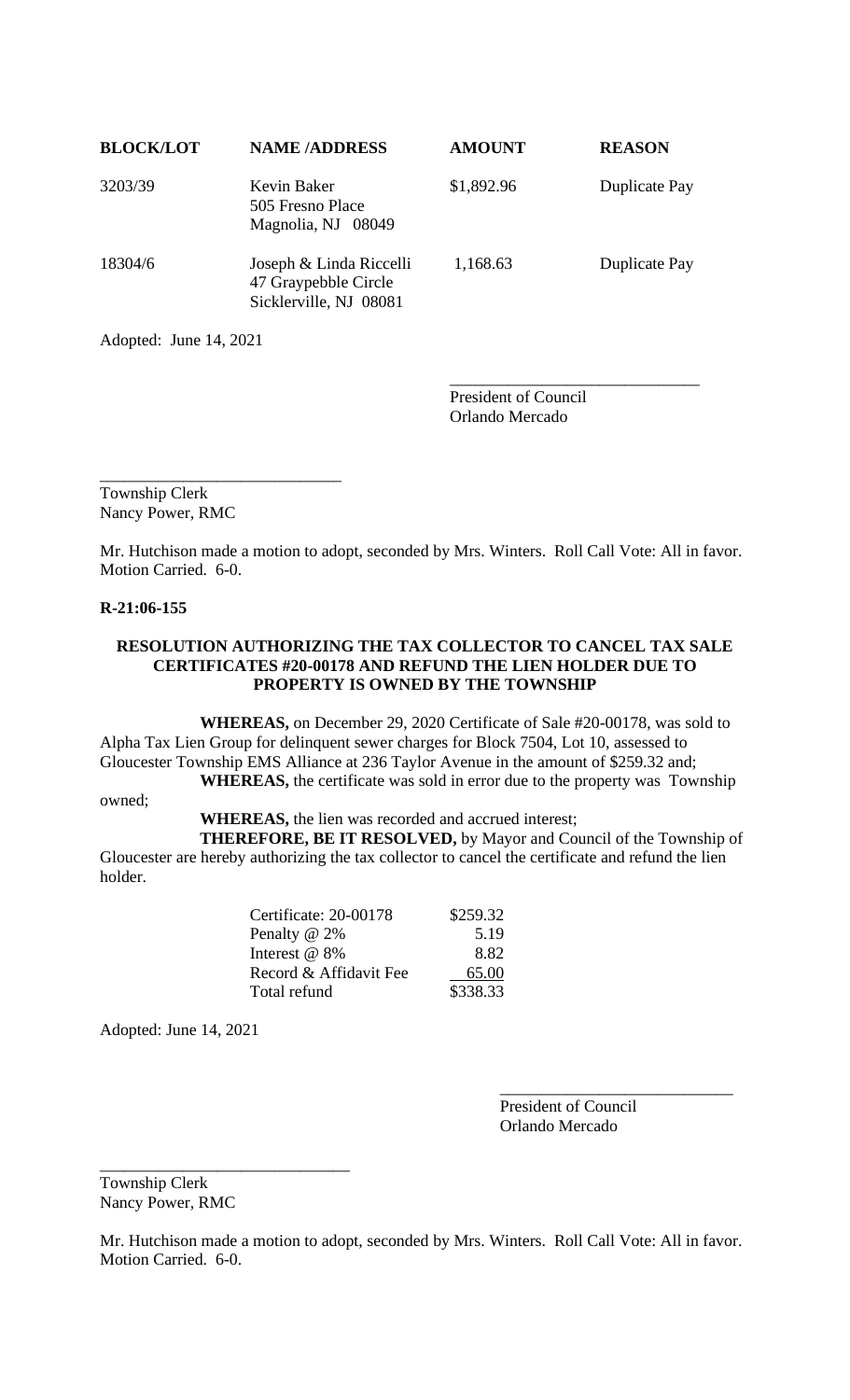# **RESOLUTION REQUESTING THE INSERTION OF A SPECIAL ITEM OF REVENUE IN THE BUDGET OF ANY COUNTY OR MUNICIPALITY PURSUANT TO N.J.S.A. 40A:4-87 (Chapter 159 P.L. 1948)**

**WHEREAS,** N.J.S.A. 40A:4-87 provides that the Director of the Division of Local Finance may approve the insertion of any special item of revenue in the budget of any County or Municipality when such item has been made available by Law and the amount thereof was not determined at the time of the adoption of the budget, and

**WHEREAS,** said Director may also approve the insertion of an item of appropriation for equal amount.

**WHEREAS,** the Chief Financial Officer has certified that the Township has received a grant in the amount of \$10,693.00 Justice Assistance Grant (JAG).

**NOW THEREFORE, BE IT RESOLVED** that the Township of Gloucester hereby requests the Director of Division of Local Finance to approve the insertion of an item of revenue in the 2021 CY Budget in the amount of  $$10,693.00$  which item is now available as revenue from the receipt of the Justice Assistance Grant (JAG).

**BE IT FURTHER RESOLVED** that a like sum of \$10,693.00 is hereby appropriated under the caption of:

OPERATIONS "EXCLUDED FROM CAP" Justice Assistance Grant (JAG)  $$10,693.00$ 

\_\_\_\_\_\_\_\_\_\_\_\_\_\_\_\_\_\_\_\_\_\_\_\_\_\_\_\_\_\_

**BE IT FURTHER RESOLVED** that the Township CFO email certified copy of this resolution to the Director of Local Government Services for approval.

ADOPTED: June 14, 2021

President of Council Orlando Mercado

ATTEST:

Township Clerk Nancy Power, RMC

\_\_\_\_\_\_\_\_\_\_\_\_\_\_\_\_\_\_\_\_\_\_\_\_\_\_\_\_\_\_\_\_

Mr. Hutchison made a motion to adopt, seconded by Mrs. Winters. Roll Call Vote: All in favor. Motion Carried. 6-0.

## **R-21-06-157**

# **RESOLUTION REQUESTING THE INSERTION OF A SPECIAL ITEM OF REVENUE IN THE BUDGET OF ANY COUNTY OR MUNICIPALITY PURSUANT TO N.J.S.A. 40A:4-87 (Chapter 159 P.L. 1948)**

**WHEREAS,** N.J.S.A. 40A:4-87 provides that the Director of the Division of Local Finance may approve the insertion of any special item of revenue in the budget of any County or Municipality when such item has been made available by Law and the amount thereof was not determined at the time of the adoption of the budget, and

**WHEREAS,** said Director may also approve the insertion of an item of appropriation for equal amount.

**WHEREAS,** the Chief Financial Officer has certified that the Township has received a grant in the amount of \$124,173.00 Clean Communities Grant.

**NOW THEREFORE, BE IT RESOLVED** that the Township of Gloucester hereby requests the Director of Division of Local Finance to approve the insertion of an item of revenue in the 2021 CY Budget in the amount of \$124,173.00 which item is now available as revenue from the receipt of the Clean Communities Grant.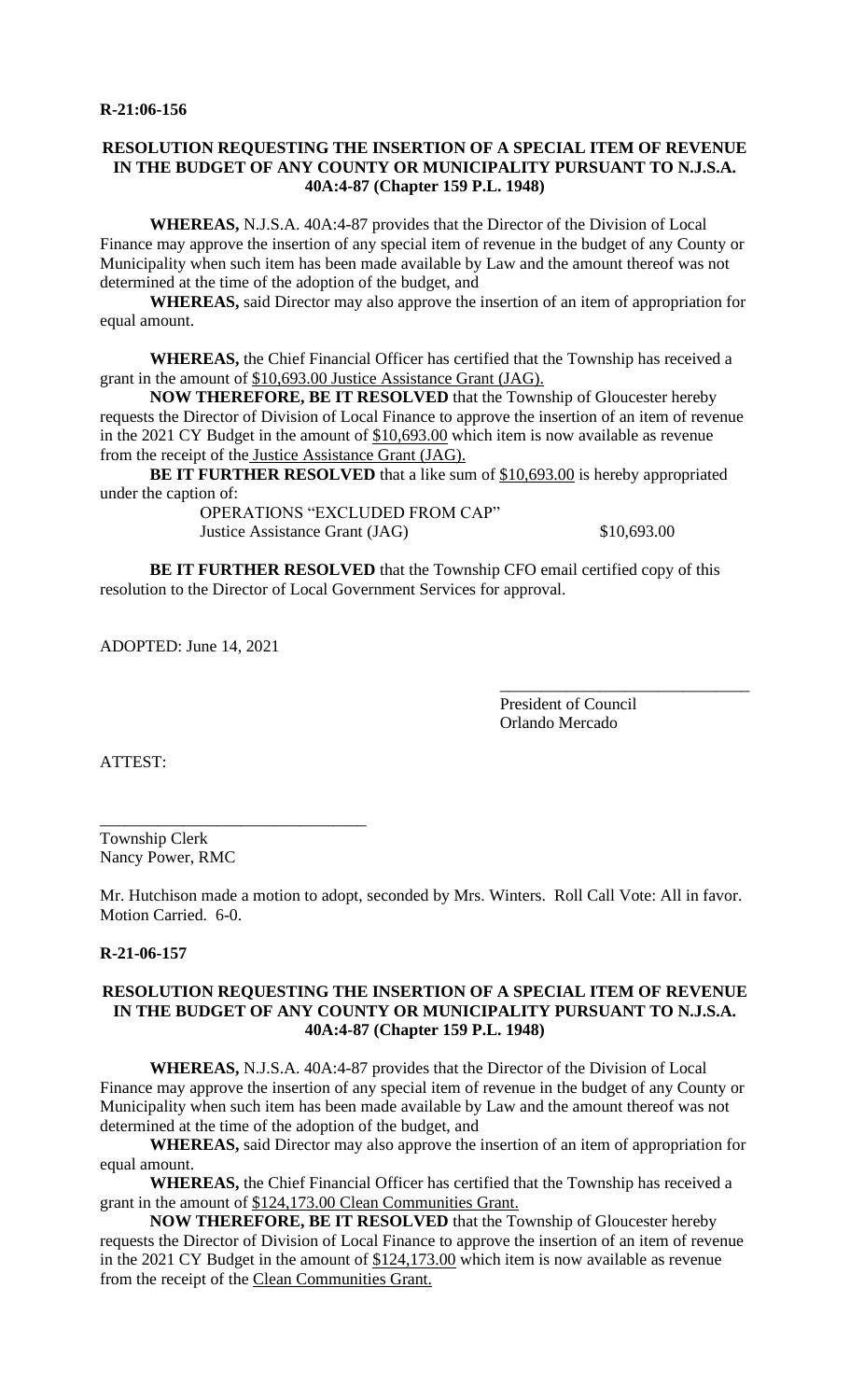**BE IT FURHER RESOLVED** that a like sum of \$124,173.00 is hereby appropriated

under the caption of:

OPERATIONS "EXCLUDED FROM CAP" Clean Communities Grant \$124,173.00

**BE IT FURTHER RESOLVED** that the Township CFO email a certified copy of this resolution to the Director of Local Government Services for approval.

ADOPTED: June 14, 2021

\_\_\_\_\_\_\_\_\_\_\_\_\_\_\_\_\_\_\_\_\_\_\_\_\_\_\_\_\_\_ President of Council Orlando Mercado

ATTEST:

Township Clerk Nancy Power, RMC

\_\_\_\_\_\_\_\_\_\_\_\_\_\_\_\_\_\_\_\_\_\_\_\_\_\_\_\_\_\_\_\_

Mr. Hutchison made a motion to adopt, seconded by Mrs. Winters. Roll Call Vote: All in favor. Motion Carried. 6-0.

**R-21:06-158**

# **RESOLUTION AUTHORIZING REFUNDS FROM THE DEPARTMENT OF VITAL STATISTICS**

**BE IT RESOLVED,** by the Township Council of the Township of Gloucester that the following refunds be and are hereby authorized:

Non-resident Marriage License Application

Amanda Stewart 590 Lower Landing Rd. Apt. 107 Blackwood, NJ 08012

Total Amount - \$28.00

Genesis Santiago 55 Cobalt Ridge Dr. South Levittown, PA 09057

Total Amount - \$28.00

Adopted: June 14, 2021

President of Council Orlando Mercado

\_\_\_\_\_\_\_\_\_\_\_\_\_\_\_\_\_\_\_\_\_\_\_\_\_\_\_\_\_\_\_

ATTEST:

Township Clerk Nancy Power, RMC

\_\_\_\_\_\_\_\_\_\_\_\_\_\_\_\_\_\_\_\_\_\_\_\_\_\_\_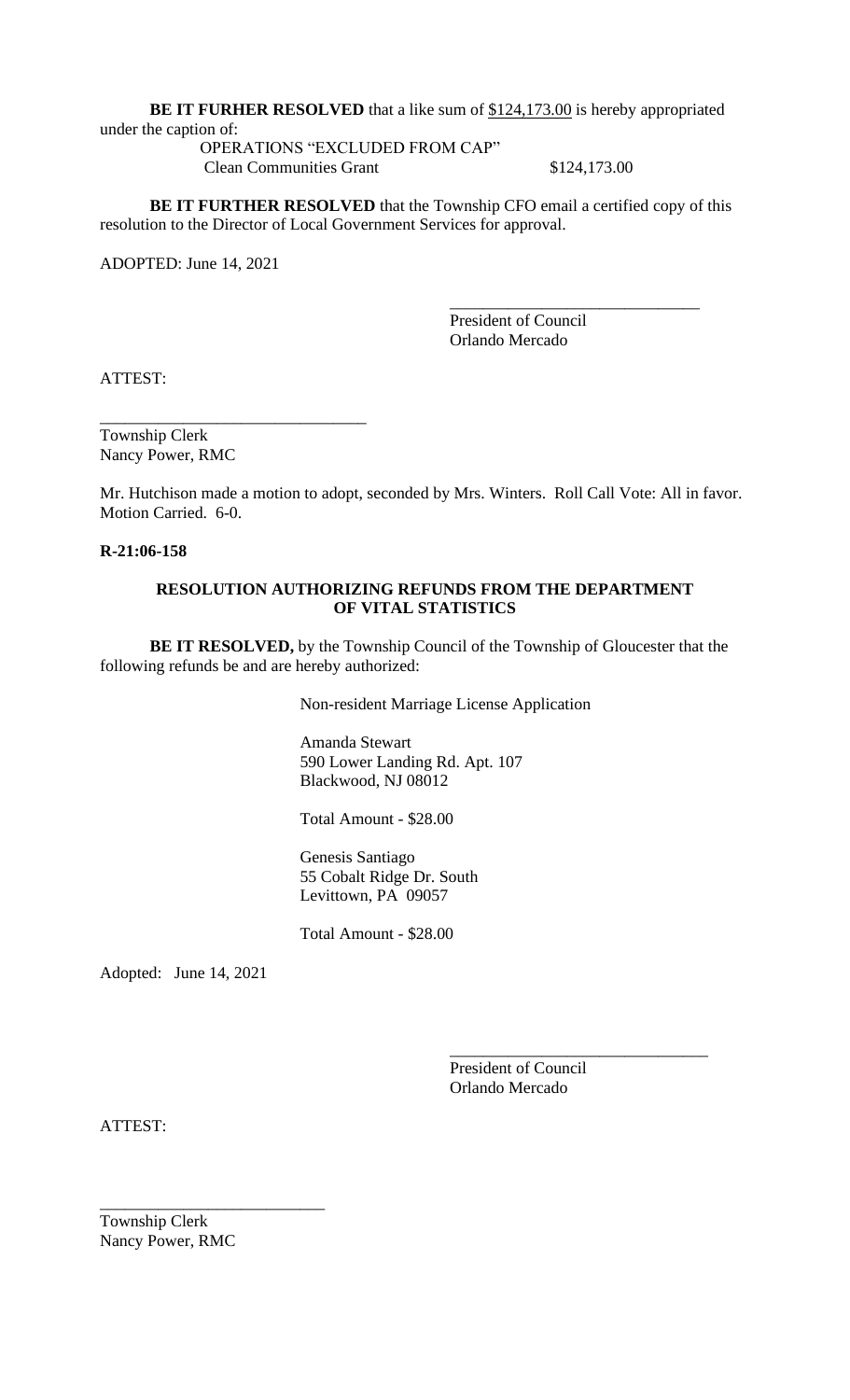Mr. Hutchison made a motion to adopt, seconded by Mrs. Winters. Roll Call Vote: All in favor. Motion Carried. 6-0.

## **R-21:06-159**

## **RESOLUTION AUTHORIZING CHANGE ORDER NO. 2 – FINAL ADJUSTMENT CAPELA CONSTRUCTION, INC. REPLACEMENT OF BIKE PATH PEDESTRIAN BRIDGE**

**WHEREAS**, it was necessary to make changes in the scope of work to be completed for the Replacement of Bike Path Pedestrian Bridge; and

**WHEREAS**, Change Order No. 2 – Final Adjustment was developed to itemize and authorize those changes;

**NOW, THEREFORE, BE IT RESOLVED** by the Township Council of the Township of Gloucester that Change Order No. 2 – Final Adjustment is hereby authorized and approval is hereby granted to revise the contract cost from the amended contract amount of \$221,950.00 to \$228,150.00.

Adopted: June 14, 2021

President of Council Orlando Mercado

ATTEST:

Township Clerk Nancy Power, RMC

Mr. Hutchison made a motion to adopt, seconded by Mrs. Winters. Roll Call Vote: All in favor. Motion Carried. 6-0.

### **R-21:06-160**

## **RESOLUTION AUTHORIZING REFUNDS OF ENCROACHMENT DEPOSITS**

**BE IT RESOLVED** by the Township Council of the Township of Gloucester that the following inspection fee escrow encroachment deposits be and are hereby authorized to be refunded:

Camden, NJ 08104 PERMIT: 000277

Root 24 Plumbing APPLICATION: S000277A 130 Ferry Avenue ESCROW: S000277I

AMOUNT: \$500.00

ADOPTED: June 14, 2021

President of Council Orlando Mercado

ATTEST:

Township Clerk Nancy Power, RMC

Mr. Hutchison made a motion to adopt, seconded by Mrs. Winters. Roll Call Vote: All in favor. Motion Carried. 6-0.

l,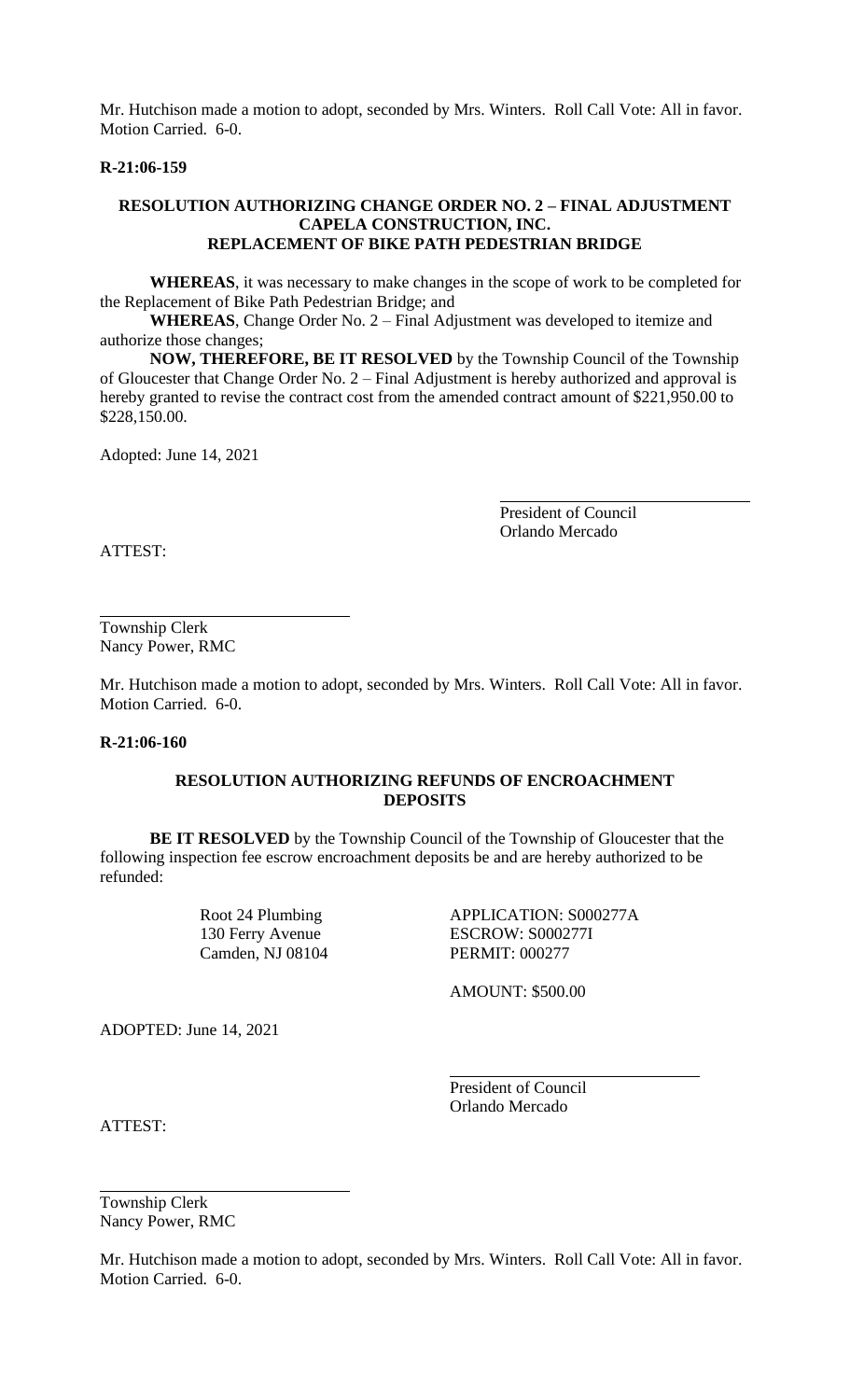# **RESOLUTION AUTHORIZING RELEASE OF A PERFORMANCE BOND FOR STREET ENCROACHMENT PERMIT APPLICATIONS**

**WHEREAS,** the applicant for the street encroachment application, S000277A – 219 Tilford Road, has supplied the Township of Gloucester with a Performance Bond in the amount of \$1200.00, and

**WHEREAS**, the applicant for this street encroachment has cancelled this project, and **NOW, THEREFORE, BE IT RESOLVED,** the Township Council of the Township of Gloucester does hereby authorize the release of the Performance Bond:

> 130 Ferry Ave. PERMIT: 000277 Camden, NJ 08104

Root 24 Plumbing APPLICATION: S000277A

Adopted: June 14, 2021

President of Council Orlando Mercado

i<br>L

ATTEST:

Township Clerk Nancy Power, RMC

Mr. Hutchison made a motion to adopt, seconded by Mrs. Winters. Roll Call Vote: All in favor. Motion Carried. 6-0.

**R-21:06-162**

# **RESOLUTION AUTHORIZING EXECUTION OF AGREEMENT BETWEEN THE TOWNSHIP OF GLOUCESTER AND WIRELESS COMMUNICATIONS**

**WHEREAS,** the Township Council of the Township of Gloucester, County of Camden, determined that there is a need for the repair and maintenance of communications and electronics; and

**WHEREAS,** sufficient funds have been provided, and

**WHEREAS,** the Township Council received bids or quotes

i<br>L

**NOW, THEREFORE, BE IT RESOLVED** by the Township Council of the Township of Gloucester that the proper Township Officials are hereby authorized to enter into an agreement with Wireless Communications for Radio Maintenance in the amount of \$165,096.00 for three years which was the lowest bid or quote received effective July 1, 2021 through June 30, 2024.

Adopted: June 14, 2021

President of Council Orlando Mercado

\_\_\_\_\_\_\_\_\_\_\_\_\_\_\_\_\_\_\_\_\_\_\_\_\_\_\_\_

ATTEST:

Township Clerk Nancy Power, RMC

\_\_\_\_\_\_\_\_\_\_\_\_\_\_\_\_\_\_\_\_\_\_\_\_\_\_\_\_\_\_\_\_\_

Mr. Hutchison made a motion to adopt, seconded by Mrs. Winters. Roll Call Vote: All in favor. Motion Carried. 6-0.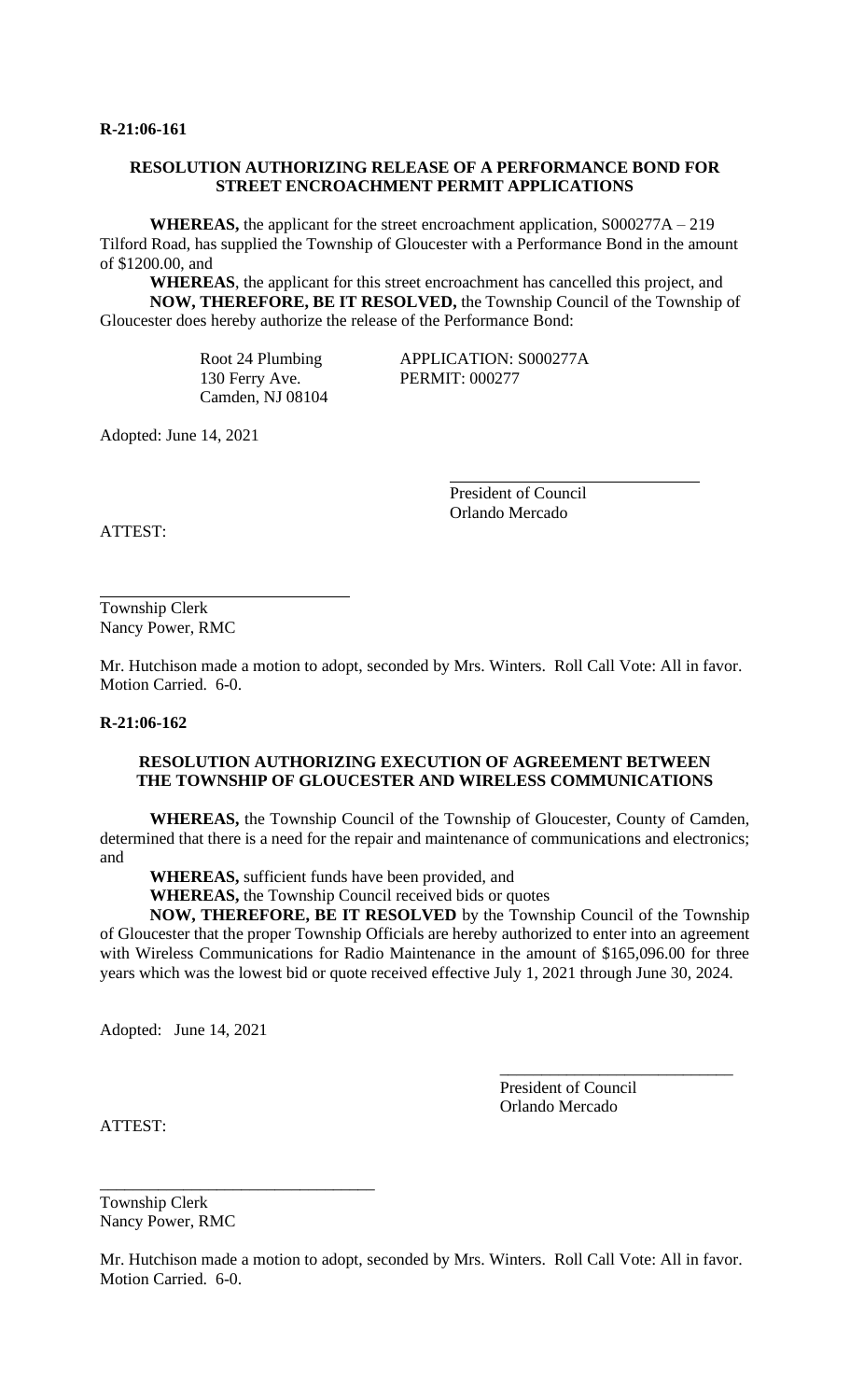# **RESOLUTION AUTHORIZING RENEWAL OF CLUB LIQUOR LICENSE FOR BLACKWOOD VFW POST IN THE TOWNSHIP OF GLOUCESTER**

**WHEREAS,** the following has made application for renewal of a Club Liquor License in

the Township of Gloucester:

**NAME LICENSE NO.**

Blackwood VFW Post 0415-31-024-001

**WHEREAS,** applications for renewal have been properly advertised by Alcohol and Beverage Control; and

**WHEREAS,** no written objections have been filed; and

**WHEREAS,** the Township Council of the Township of Gloucester has no objections and furthermore is not aware of any circumstances or provisions of law or local ordinance which would prohibit the renewal of a Club Liquor License in the Township of Gloucester,

**NOW, THEREFORE, BE IT RESOLVED** that the Township Council of the Township of Gloucester, County of Camden that the application for renewal of a Club Liquor License is hereby granted and that the Township Clerk is hereby authorized to execute the necessary documents and certificates effective July 1, 2021.

Adopted: June 14, 2021

\_\_\_\_\_\_\_\_\_\_\_\_\_\_\_\_\_\_\_\_\_\_\_

President of Council Orlando Mercado

\_\_\_\_\_\_\_\_\_\_\_\_\_\_\_\_\_\_\_\_\_\_\_\_\_\_\_\_\_

Township Clerk Nancy Power, RMC

Mr. Hutchison made a motion to adopt, seconded by Mrs. Winters. Roll Call Vote: All in favor. Motion Carried. 6-0.

# **R-21:06-164**

## **RESOLUTION AUTHORIZING RENEWAL OF CLUB LIQUOR LICENSE FOR BLENHEIM ATHLETIC ASSOCIATION IN THE TOWNSHIP OF GLOUCESTER**

**WHEREAS,** the following has made application for renewal of a Club Liquor License in the Township of Gloucester:

**NAME LICENSE NO.**

Blenheim Athletic Association 0415-31-018-001

**WHEREAS,** applications for renewal have been properly advertised by Alcoholic Beverage Control, and

**WHEREAS,** no written objections have been filed, and

**WHEREAS,** the Township Council of the Township of Gloucester has no objections and furthermore is not aware of any circumstances or provisions of law or local ordinance which would prohibit the renewal of a Club Liquor License in the Township of Gloucester,

**NOW, THEREFORE, BE IT RESOLVED** that the Township Council of the Township of Gloucester, County of Camden that the applications for renewal of Club Liquor License is hereby granted and that the Township Clerk is hereby authorized to execute the necessary documents and certificates effective July 1, 2021.

Adopted: June 14, 2021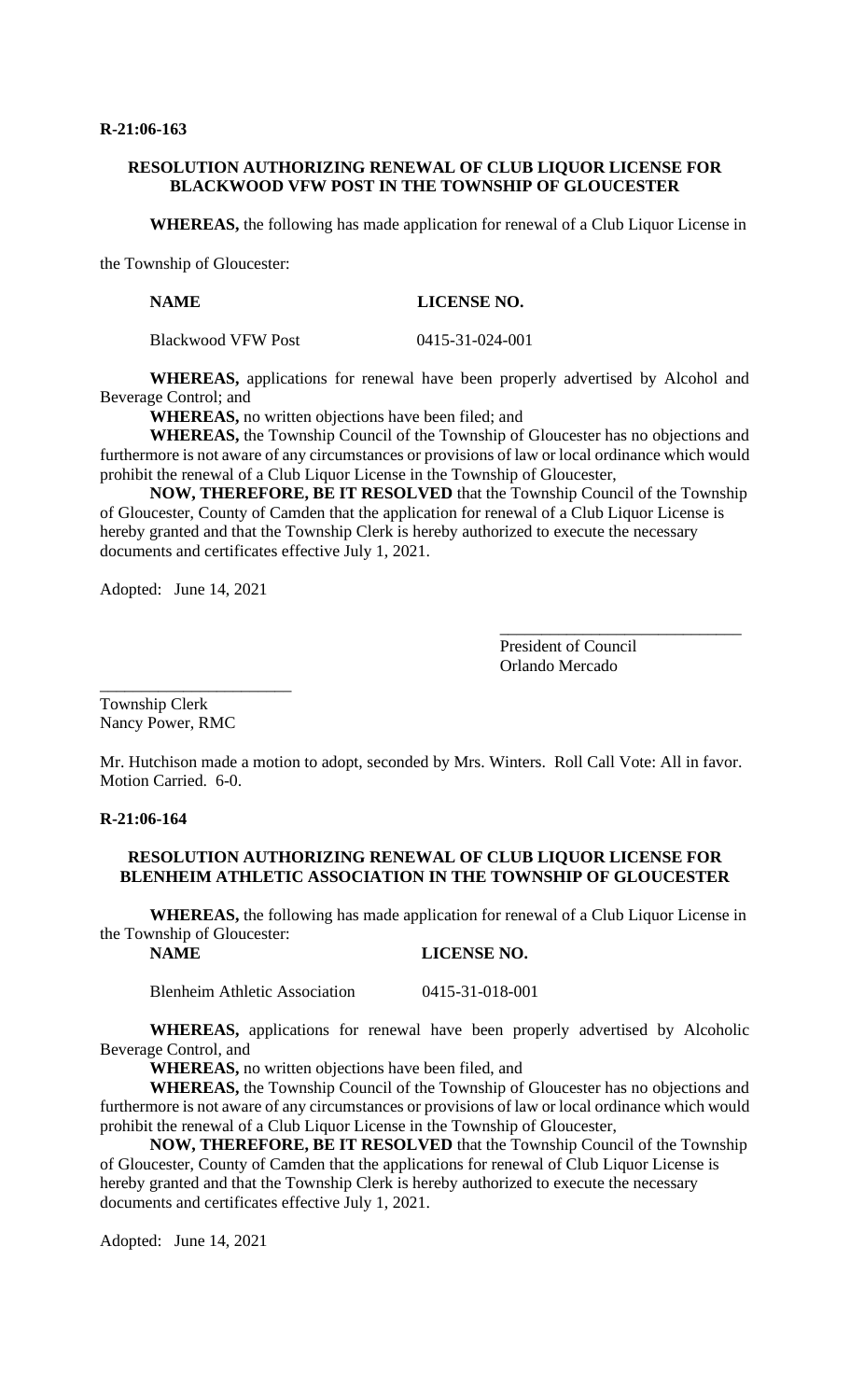President of Council Orlando Mercado

\_\_\_\_\_\_\_\_\_\_\_\_\_\_\_\_\_\_\_\_\_\_\_\_\_\_\_\_\_\_

Township Clerk Nancy Power, RMC

\_\_\_\_\_\_\_\_\_\_\_\_\_\_\_\_\_\_\_\_\_\_\_

Mr. Hutchison made a motion to adopt, seconded by Mrs. Winters. Roll Call Vote: All in favor. Motion Carried. 6-0.

## **R-21:06-165**

## **RESOLUTION AUTHORIZING RENEWAL OF CLUB LIQUOR LICENSE FOR CHOIMER TRACE IN THE TOWNSHIP OF GLOUCESTER**

**WHEREAS,** the following has made application for renewal of a Club Liquor License in the Township of Gloucester:

**NAME** LICENSE NO.

Choimer Trace VFW 8714 0415-31-025-001

**WHEREAS,** applications for renewal have been properly advertised by Alcoholic Beverage Control, and

**WHEREAS,** no written objections have been filed, and

**WHEREAS,** the Township Council of the Township of Gloucester has no objections and furthermore is not aware of any circumstances or provisions of law or local ordinance which would prohibit the renewal of a Club Liquor License in the Township of Gloucester,

**NOW, THEREFORE, BE IT RESOLVED** that the Township Council of the Township of Gloucester, County of Camden that the applications for renewal of Club Liquor License is hereby granted and that the Township Clerk is hereby authorized to execute the necessary documents and certificates effective July 1, 2021.

Adopted: June 14, 2021

\_\_\_\_\_\_\_\_\_\_\_\_\_\_\_\_\_\_\_\_\_\_\_\_

President of Council Orlando Mercado

\_\_\_\_\_\_\_\_\_\_\_\_\_\_\_\_\_\_\_\_\_\_\_\_

Township Clerk Nancy Power, RMC

Mr. Hutchison made a motion to adopt, seconded by Mrs. Winters. Roll Call Vote: All in favor. Motion Carried. 6-0.

# **R-21:06-166**

# **RESOLUTION AUTHORIZING RENEWAL OF CLUB LIQUOR LICENSE FOR THE GLOUCESTER TOWNSHIP DEMOCRAT CLUB IN THE TOWNSHIP OF GLOUCESTER**

**WHEREAS,** the following has made application for renewal of a Club Liquor License in the Township of Gloucester:

## **NAME LICENSE NO.**

Gloucester Township Democrat Club 0415-31-022-001

**WHEREAS,** applications for renewal have been properly advertised by Alcoholic Beverage Control; and

**WHEREAS,** no written objections have been filed; and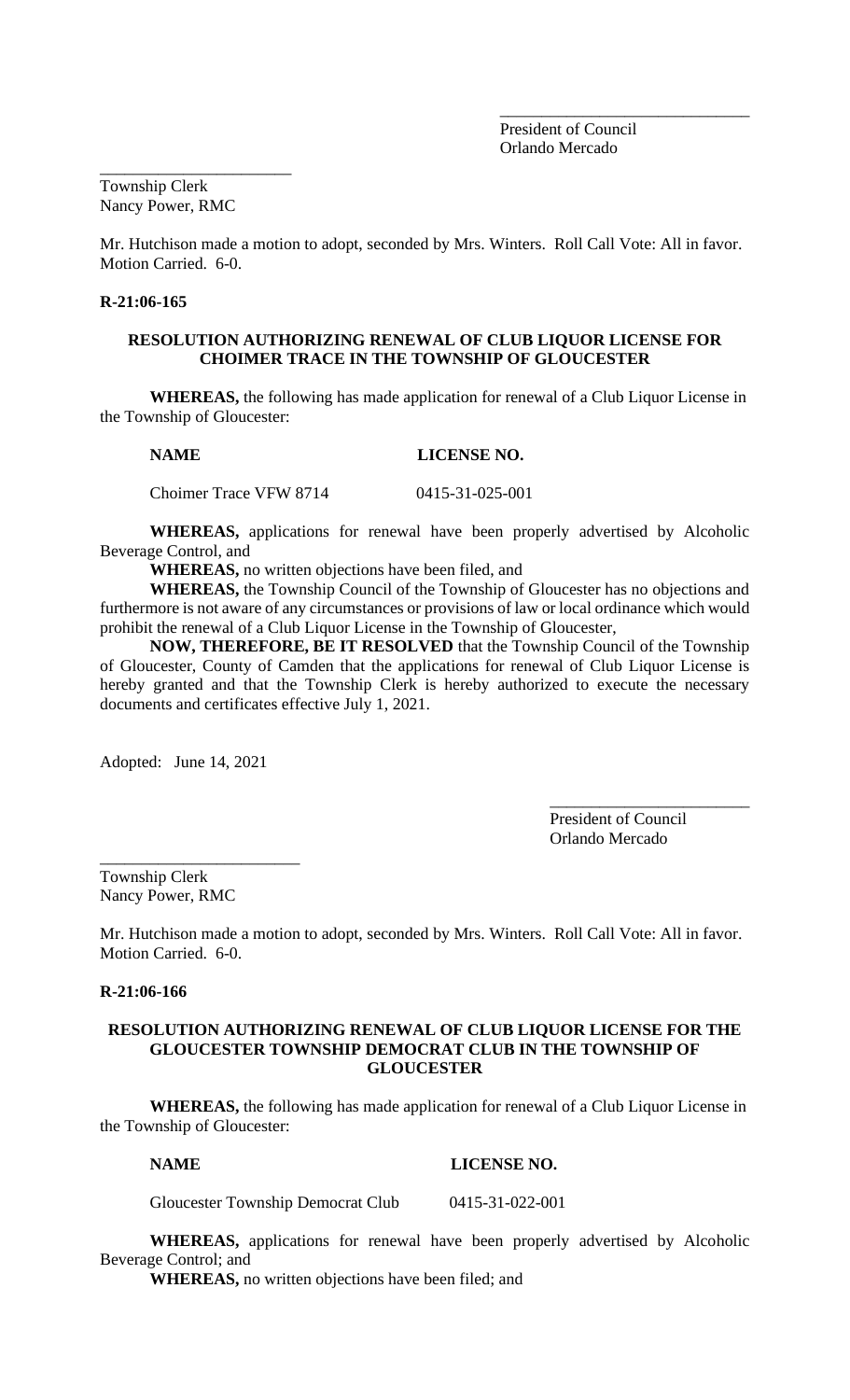**WHEREAS,** the Township Council of the Township of Gloucester has no objections and furthermore is not aware of any circumstances or provisions of law or local ordinance which would prohibit the renewal of a Club Liquor License in the Township of Gloucester,

**NOW, THEREFORE, BE IT RESOLVED** that the Township Council of the Township of Gloucester, County of Camden that the application for renewal of Club Liquor License is hereby granted and that the Township Clerk is hereby authorized to execute the necessary documents and certificates effective June 14, 2021.

Adopted: June 14, 2021

\_\_\_\_\_\_\_\_\_\_\_\_\_\_\_\_\_\_\_\_\_\_\_\_\_\_ President of Council Orlando Mercado

\_\_\_\_\_\_\_\_\_\_\_\_\_\_\_\_\_\_\_\_\_\_\_\_ Township Clerk Nancy Power, RMC

Mr. Hutchison made a motion to adopt, seconded by Mrs. Winters. Roll Call Vote: All in favor. Motion Carried. 6-0.

# **R-21:06-167**

## **RESOLUTION AUTHORIZING RENEWAL OF CLUB LIQUOR LICENSE FOR HOLY CHILD CLUB IN THE TOWNSHIP OF GLOUCESTER**

**WHEREAS,** the following has made application for renewal of a Club Liquor License in the Township of Gloucester:

**NAME LICENSE NO.**

Holy Child Club 0415-31-023-001

**WHEREAS,** applications for renewal have been properly advertised by Alcoholic Beverage Control; and

**WHEREAS,** no written objections have been filed; and

**WHEREAS,** the Township Council of the Township of Gloucester has no objections and furthermore is not aware of any circumstances or provisions of law or local ordinance which would prohibit the renewal of a Club Liquor License in the Township of Gloucester,

**NOW, THEREFORE, BE IT RESOLVED** that the Township Council of the Township of Gloucester, County of Camden, that the application for renewal of Club Liquor License is hereby granted and that the Township Clerk is hereby authorized to execute the necessary documents and certificates effective July1, 2021.

Adopted: June 14, 2021

\_\_\_\_\_\_\_\_\_\_\_\_\_\_\_\_\_\_\_\_\_\_\_\_\_\_\_

President of Council Orlando Mercado

\_\_\_\_\_\_\_\_\_\_\_\_\_\_\_\_\_\_\_\_\_\_\_\_\_\_\_\_\_

Township Clerk Nancy Power, RMC

Mr. Hutchison made a motion to adopt, seconded by Mrs. Winters. Roll Call Vote: All in favor. Motion Carried. 6-0.

# **R-21:06-168**

# **RESOLUTION AUTHORIZING RENEWAL OF CLUB LIQUOR LICENSE FOR STETSER LAMARTINE POST 281 IN THE TOWNSHIP OF GLOUCESTER**

**WHEREAS,** the following has made application for renewal of a Club Liquor License in the Township of Gloucester: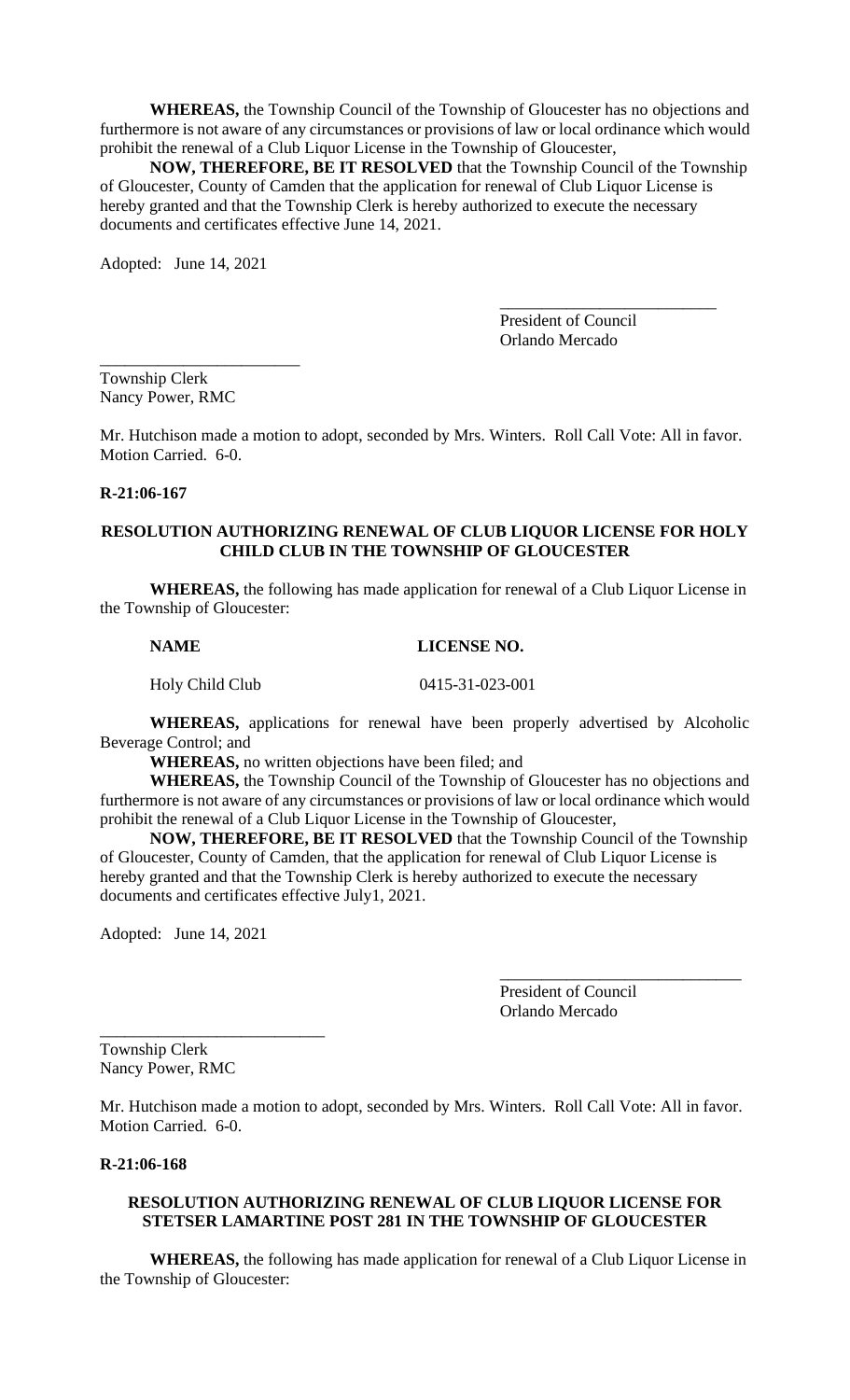# **NAME LICENSE NO.**

Stetser Lamartine Post 281 0415-31-017-001

**WHEREAS,** applications for renewal have been properly advertised by Alcoholic Beverage Control; and

**WHEREAS,** no written objections have been filed; and

**WHEREAS,** the Township Council of the Township of Gloucester has no objections and furthermore is not aware of any circumstances or provisions of law or local ordinance which would prohibit the renewal of a Club Liquor License in the Township of Gloucester,

**NOW, THEREFORE, BE IT RESOLVED** that the Township Council of the Township of Gloucester, County of Camden, that the application for renewal of Club Liquor License is hereby granted and that the Township Clerk is hereby authorized to execute the necessary documents and certificates effective July 1, 2021.

Adopted: June 14, 2021

\_\_\_\_\_\_\_\_\_\_\_\_\_\_\_\_\_\_\_\_\_\_\_\_\_\_\_

President of Council Orlando Mercado

\_\_\_\_\_\_\_\_\_\_\_\_\_\_\_\_\_\_\_\_\_\_\_\_\_\_\_\_

Township Clerk Nancy Power, RMC

Mr. Hutchison made a motion to adopt, seconded by Mrs. Winters. Roll Call Vote: All in favor. Motion Carried. 6-0.

# **R-21:06-169**

# **RESOLUTION AUTHORIZING RENEWAL OF PLENARY RETAIL DISTRIBUTION LIQUOR LICENSE FOR THREE SEEDS, LLC IN THE TOWNSHIP OF GLOUCESTER**

**WHEREAS,** the following has made application for renewal of a Plenary Retail Distribution Liquor License in the Township of Gloucester:

| <b>NAME</b> | <b>TRADING AS</b> | <b>LICENSE NO.</b> |
|-------------|-------------------|--------------------|
|             |                   |                    |

Three Seeds LLC Blackwood Liquors 0415-44-004-005

**WHEREAS,** application for renewal has been properly advertised by Alcoholic Beverage Control, and

**WHEREAS,** no written objections have been filed, and

**WHEREAS,** the Township Council of the Township of Gloucester has no objections and furthermore is not aware of any circumstances or provisions of law or local ordinance which would prohibit the renewal of a Plenary Retail Distribution Liquor License in the Township of Gloucester,

**NOW, THEREFORE, BE IT RESOLVED** that the Township Council of the Township of Gloucester, County of Camden that the applications for renewal of a Plenary Retail Distribution Liquor License is hereby granted and that the Township Clerk is hereby authorized to execute the necessary documents and certificates effective July 1, 2021.

Adopted: June 14, 2021

\_\_\_\_\_\_\_\_\_\_\_\_\_\_\_\_\_\_\_\_\_\_\_\_

President of Council Orlando Mercado

\_\_\_\_\_\_\_\_\_\_\_\_\_\_\_\_\_\_\_\_\_\_\_\_

Township Clerk Nancy Power, RMC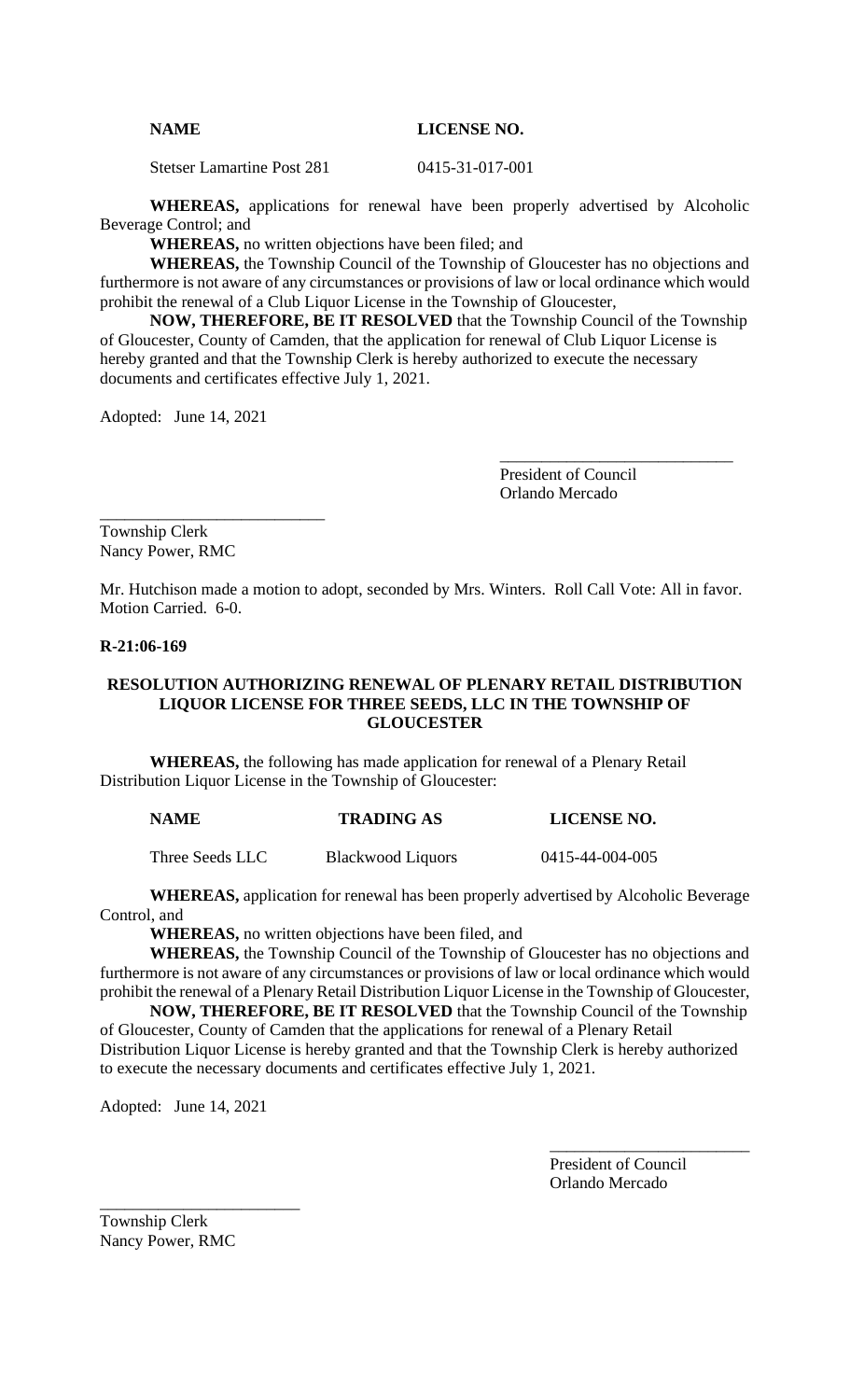Mr. Hutchison made a motion to adopt, seconded by Mrs. Winters. Roll Call Vote: All in favor. Motion Carried. 6-0.

# **R-21:06-170**

## **RESOLUTION AUTHORIZING RENEWAL OF PLENARY RETAIL DISTRIBUTION LIQUOR LICENSE FOR SURMUKH SINGH & SONS, LLC IN THE TOWNSHIP OF GLOUCESTER**

**WHEREAS,** the following has made application for renewal of a Retail Distribution Liquor License in the Township of Gloucester:

| <b>NAME</b> | <b>TRADING AS</b> | <b>LICENSE NO.</b> |
|-------------|-------------------|--------------------|
|-------------|-------------------|--------------------|

Surmukh Singh & Sons, LLC Glen Oaks Liquors 0415-44-005-010

**WHEREAS,** application for renewal has been properly advertised by Alcoholic Beverage Control, and

**WHEREAS,** no written objections have been filed, and

**WHEREAS,** the Township Council of the Township of Gloucester has no objections and furthermore is not aware of any circumstances or provisions of law or local ordinance which would prohibit the renewal of a Plenary Retail Distribution Liquor License in the Township of Gloucester,

**NOW, THEREFORE, BE IT RESOLVED** that the Township Council of the Township of Gloucester, County of Camden that the application for renewal of a Plenary Retail Distribution Liquor License is hereby granted and that the Township Clerk is hereby authorized to execute the necessary documents and certificates effective July 1, 2021.

Adopted: June 14, 2021

President of Council Orlando Mercado

\_\_\_\_\_\_\_\_\_\_\_\_\_\_\_\_\_\_\_\_\_\_\_\_\_\_\_\_\_

ATTEST:

Township Clerk Nancy Power, RMC

\_\_\_\_\_\_\_\_\_\_\_\_\_\_\_\_\_\_\_\_\_\_\_\_\_\_\_\_\_

Mr. Hutchison made a motion to adopt, seconded by Mrs. Winters. Roll Call Vote: All in favor. Motion Carried. 6-0.

## **R-21:06-171**

## **RESOLUTION AUTHORIZING RENEWAL OF PLENARY RETAIL DISTRIBUTION LIQUOR LICENSE FOR MIT & AANYA CORPORATION IN THE TOWNSHIP OF GLOUCESTER**

**WHEREAS,** the following has made application for renewal of a Retail Distribution Liquor License in the Township of Gloucester:

# **NAME TRADING AS LICENSE NO.**

MIT & AANYA CORP. Joe Canal's Discount Liquor Outlet 0415-44-026-014

**WHEREAS,** application for renewal has been properly advertised by Alcoholic Beverage Control, and

**WHEREAS,** no written objections have been filed, and

**WHEREAS,** the Township Council of the Township of Gloucester has no objections and furthermore is not aware of any circumstances or provisions of law or local ordinance which would prohibit the renewal of a Plenary Retail Distribution Liquor License in the Township of Gloucester,

**NOW, THEREFORE, BE IT RESOLVED** that the Township Council of the Township of Gloucester, County of Camden that the application for renewal of a Plenary Retail Distribution Liquor License is hereby granted and that the Township Clerk is hereby authorized to execute the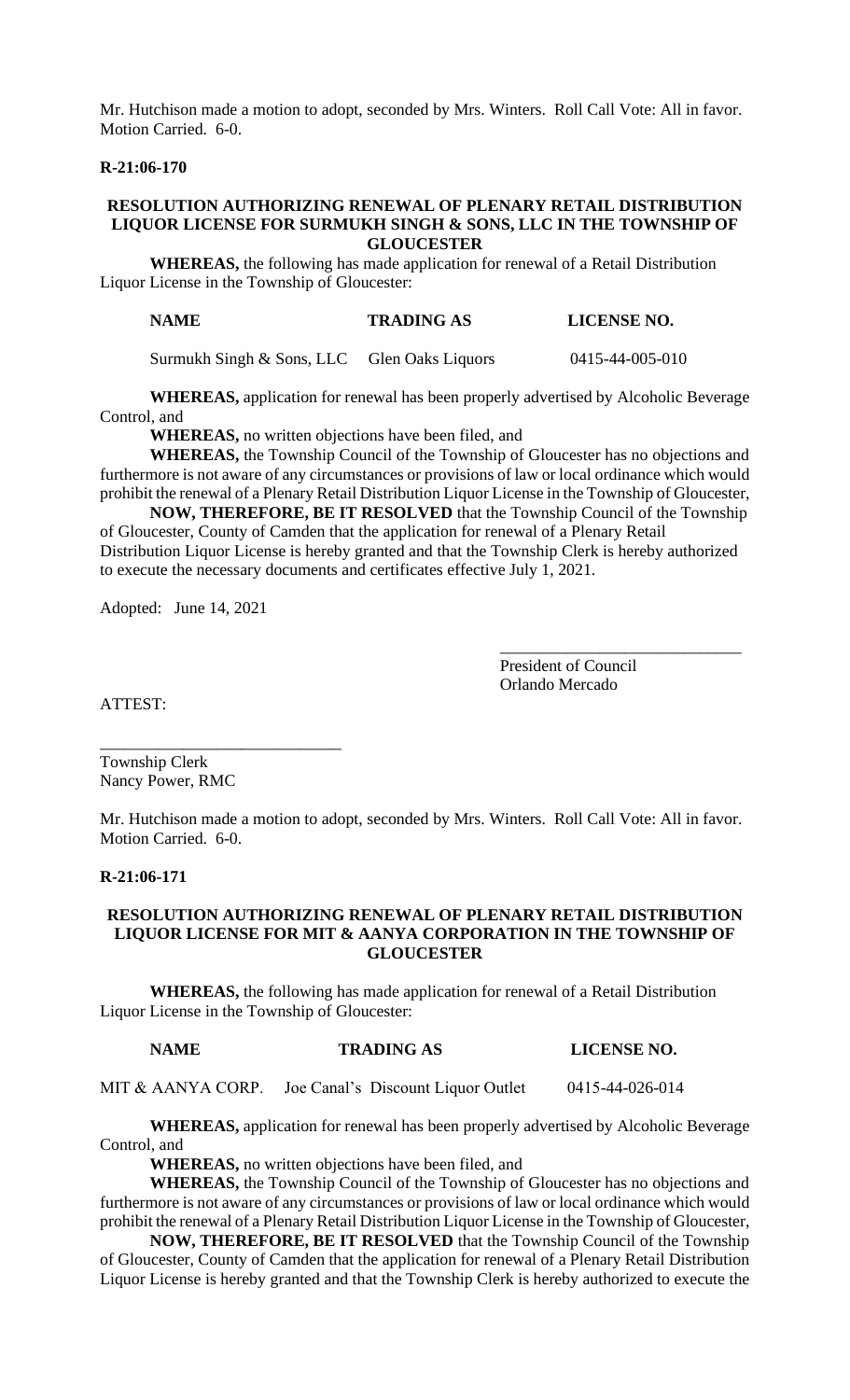necessary documents and certificates effective July 1, 2021.

Adopted: June 14, 2021

\_\_\_\_\_\_\_\_\_\_\_\_\_\_\_\_\_\_\_\_\_\_\_\_\_\_\_

\_\_\_\_\_\_\_\_\_\_\_\_\_\_\_\_\_\_\_\_\_\_\_\_\_\_\_\_\_ President of Council Orlando Mercado

Township Clerk Nancy Power, RMC

Mr. Hutchison made a motion to adopt, seconded by Mrs. Winters. Roll Call Vote: All in favor. Motion Carried. 6-0.

## **R-21:06-172**

# **RESOLUTION AUTHORIZING RENEWAL OF PLENARY RETAIL DISTRIBUTION LIQUOR LICENSE FOR DEPTFORD BEVERAGE IN THE TOWNSHIP OF GLOUCESTER**

**WHEREAS,** the following has made application for renewal of a Plenary Retail Distribution Liquor License in the Township of Gloucester:

# **NAME TRADING AS LICENSE NO.**

Deptford Beverage Company Inc. Richard's Liquors 0415-44-012-002

**WHEREAS,** application for renewal has been properly advertised by Alcoholic Beverage Control, and

**WHEREAS,** no written objections have been filed, and

**WHEREAS,** the Township Council of the Township of Gloucester has no objections and furthermore is not aware of any circumstances or provisions of law or local ordinance which would prohibit the renewal of a Plenary Retail Distribution Liquor License in the Township of Gloucester,

**NOW, THEREFORE, BE IT RESOLVED** that the Township Council of the Township of Gloucester, County of Camden that the application for renewal of a Plenary Retail Distribution Liquor License is hereby granted and that the Township Clerk is hereby authorized to execute the necessary documents and certificates effective July 1, 2021.

Adopted: June 14, 2021

\_\_\_\_\_\_\_\_\_\_\_\_\_\_\_\_\_\_\_\_\_\_\_\_\_\_

President of Council Orlando Mercado

\_\_\_\_\_\_\_\_\_\_\_\_\_\_\_\_\_\_\_\_\_\_\_\_\_\_

Township Clerk Nancy Power, RMC

Mr. Hutchison made a motion to adopt, seconded by Mrs. Winters. Roll Call Vote: All in favor. Motion Carried. 6-0.

**R-21:06-173**

# **RESOLUTION AUTHORIZING RENEWAL OF PLENARY RETAIL DISTRIBUTION LIQUOR LICENSE FOR BRAND LIQUORS, LLC IN THE TOWNSHIP OF GLOUCESTER**

**WHEREAS,** the following has made application for renewal of a Plenary Retail Distribution Liquor License in the Township of Gloucester:

**NAME TRADING AS LICENSE NO.**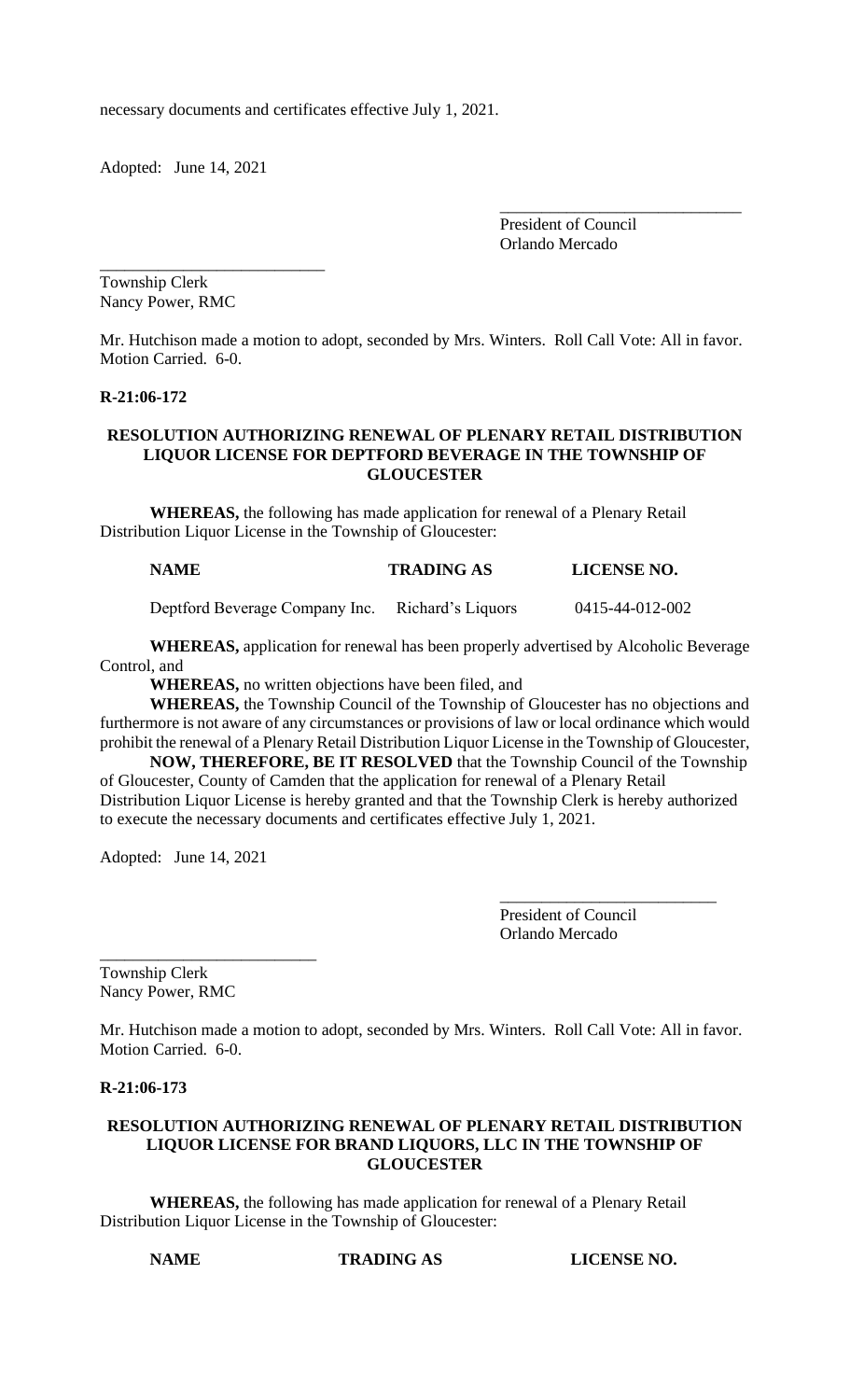Brand Liquors LLC Roger Wilco –Gloucester Twp 0415-44-036-008

**WHEREAS,** application for renewal has been properly advertised by Alcoholic Beverage Control, and

**WHEREAS,** no written objections have been filed, and

**WHEREAS,** the Township Council of the Township of Gloucester has no objections and furthermore is not aware of any circumstances or provisions of law or local ordinance which would prohibit the renewal of a Plenary Retail Distribution Liquor License in the Township of Gloucester,

**NOW, THEREFORE, BE IT RESOLVED** that the Township Council of the Township of Gloucester, County of Camden that the application for renewal of a Plenary Retail Distribution Liquor License is hereby granted and that the Township Clerk is hereby authorized to execute the necessary documents and certificates effective July 1, 2021.

Adopted: June 14, 2021

President of Council Orlando Mercado

\_\_\_\_\_\_\_\_\_\_\_\_\_\_\_\_\_\_\_\_\_\_\_\_\_\_\_\_\_

\_\_\_\_\_\_\_\_\_\_\_\_\_\_\_\_\_\_\_\_\_\_\_\_\_\_\_\_\_ Township Clerk Nancy Power, RMC

Mr. Hutchison made a motion to adopt, seconded by Mrs. Winters. Roll Call Vote: All in favor. Motion Carried. 6-0.

# **R-21:06-174**

# **RESOLUTION AUTHORIZING RENEWAL OF PLENARY RETAIL DISTRIBUTION LIQUOR LICENSE FOR TIMBER CREEK LIQUOR IN THE TOWNSHIP OF GLOUCESTER**

**WHEREAS,** the following has made application for renewal of a Plenary Retail Distribution Liquor License in the Township of Gloucester:

| <b>NAME</b> | <b>TRADING AS</b> | <b>LICENSE NO.</b> |
|-------------|-------------------|--------------------|
|             |                   |                    |

Timber Creek Liquor Timber Creek Liquor 0415-44-032-008

**WHEREAS,** application for renewal has been properly advertised by Alcoholic Beverage Control, and

**WHEREAS,** no written objections have been filed, and

**WHEREAS,** the Township Council of the Township of Gloucester has no objections and furthermore is not aware of any circumstances or provisions of law or local ordinance which would prohibit the renewal of a Plenary Retail Distribution Liquor License in the Township of Gloucester,

**NOW, THEREFORE, BE IT RESOLVED** that the Township Council of the Township of Gloucester, County of Camden that the application for renewal of a Plenary Retail Distribution Liquor License is hereby granted and that the Township Clerk is hereby authorized to execute the necessary documents and certificates effective July 1, 2021.

Adopted: June 14, 2021

President of Council Orlando Mercado

\_\_\_\_\_\_\_\_\_\_\_\_\_\_\_\_\_\_\_\_\_\_\_\_\_\_\_\_

ATTEST:

Township Clerk Nancy Power, RMC

\_\_\_\_\_\_\_\_\_\_\_\_\_\_\_\_\_\_\_\_\_\_\_\_\_\_\_\_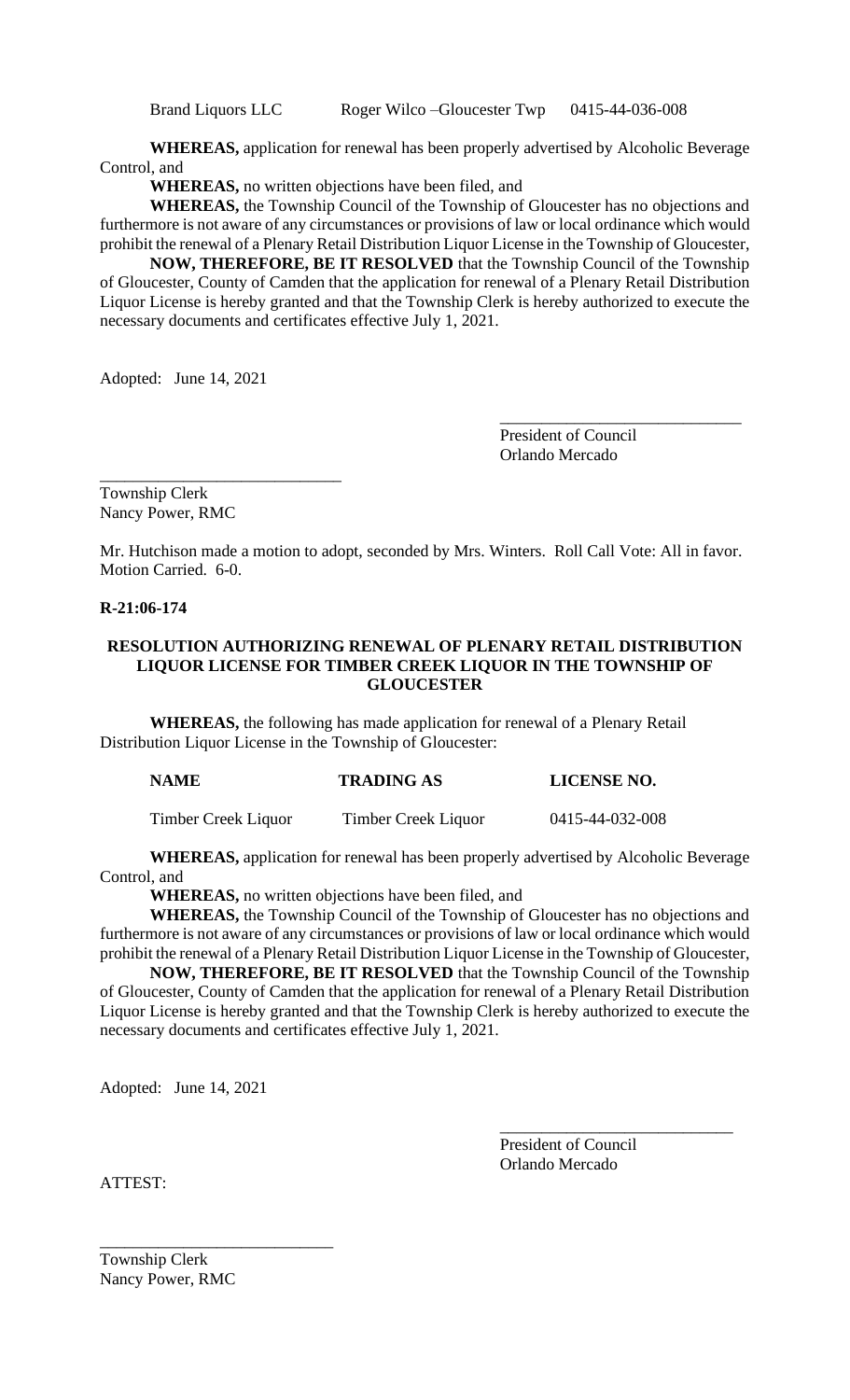Mr. Hutchison made a motion to adopt, seconded by Mrs. Winters. Roll Call Vote: All in favor. Motion Carried. 6-0.

## **R-21:06-175**

# **RESOLUTION AUTHORIZING RENEWAL OF PLENARY RETAIL DISTRIBUTION LIQUOR LICENSE FOR WINE WAREHOUSE & DISCOUNT LIQUOR OUTLET, INC. IN THE TOWNSHIP OF GLOUCESTER**

**WHEREAS,** the following has made application for renewal of Plenary Retail Distribution Liquor License in the Township of Gloucester:

### **NAME TRADING AS LICENSE NO.**

| Wine Warehouse $\&$         | Wine Warehouse of          | 0415-44-037-007 |
|-----------------------------|----------------------------|-----------------|
| Discount Liquor Outlet Inc. | <b>Gloucester Township</b> |                 |

**WHEREAS,** application for renewal has been properly advertised by Alcoholic Beverage Control, and

**WHEREAS,** no written objections have been filed, and

**WHEREAS,** the Township Council of the Township of Gloucester has no objections and furthermore is not aware of any circumstances or provisions of law or local ordinance which would prohibit the renewal of a Plenary Retail Distribution Liquor License in the Township of Gloucester,

**NOW, THEREFORE, BE IT RESOLVED** that the Township Council of the Township of Gloucester, County of Camden that the application for renewal of a Plenary Retail Distribution Liquor License is hereby granted and that the Township Clerk is hereby authorized to execute the necessary documents and certificates effective July 1, 2021.

Adopted: June 14, 2021

\_\_\_\_\_\_\_\_\_\_\_\_\_\_\_\_\_\_\_\_\_\_\_

President of Council Orlando Mercado

\_\_\_\_\_\_\_\_\_\_\_\_\_\_\_\_\_\_\_\_\_\_\_\_\_\_\_

Township Clerk Nancy Power, RMC

Mr. Hutchison made a motion to adopt, seconded by Mrs. Winters. Roll Call Vote: All in favor. Motion Carried. 6-0.

## **R-21:06-176**

## **RESOLUTION AUTHORIZING RENEWAL OF RETAIL CONSUMPTION LIQUOR LICENSE FOR AMANDA'S HIDEAWAY, LLC IN THE TOWNSHIP OF GLOUCESTER**

**WHEREAS,** the following has made application for renewal of a Retail Consumption Liquor License in the Township of Gloucester:

### **NAME TRADING AS LICENSE NO.**

Amanda's Hideaway, LLC In-Pocket 0415-33-009-010 **WHEREAS,** application for renewal has been properly advertised by the Alcoholic Beverage Control, and

**WHEREAS,** no written objections have been filed, and

**WHEREAS,** the Township Council of the Township of Gloucester has no objections and furthermore is not aware of any circumstances or provisions of law or local ordinance which would prohibit the renewal of Retail Consumption Liquor License in the Township of Gloucester,

**NOW, THEREFORE, BE IT RESOLVED** that the Township Council of the Township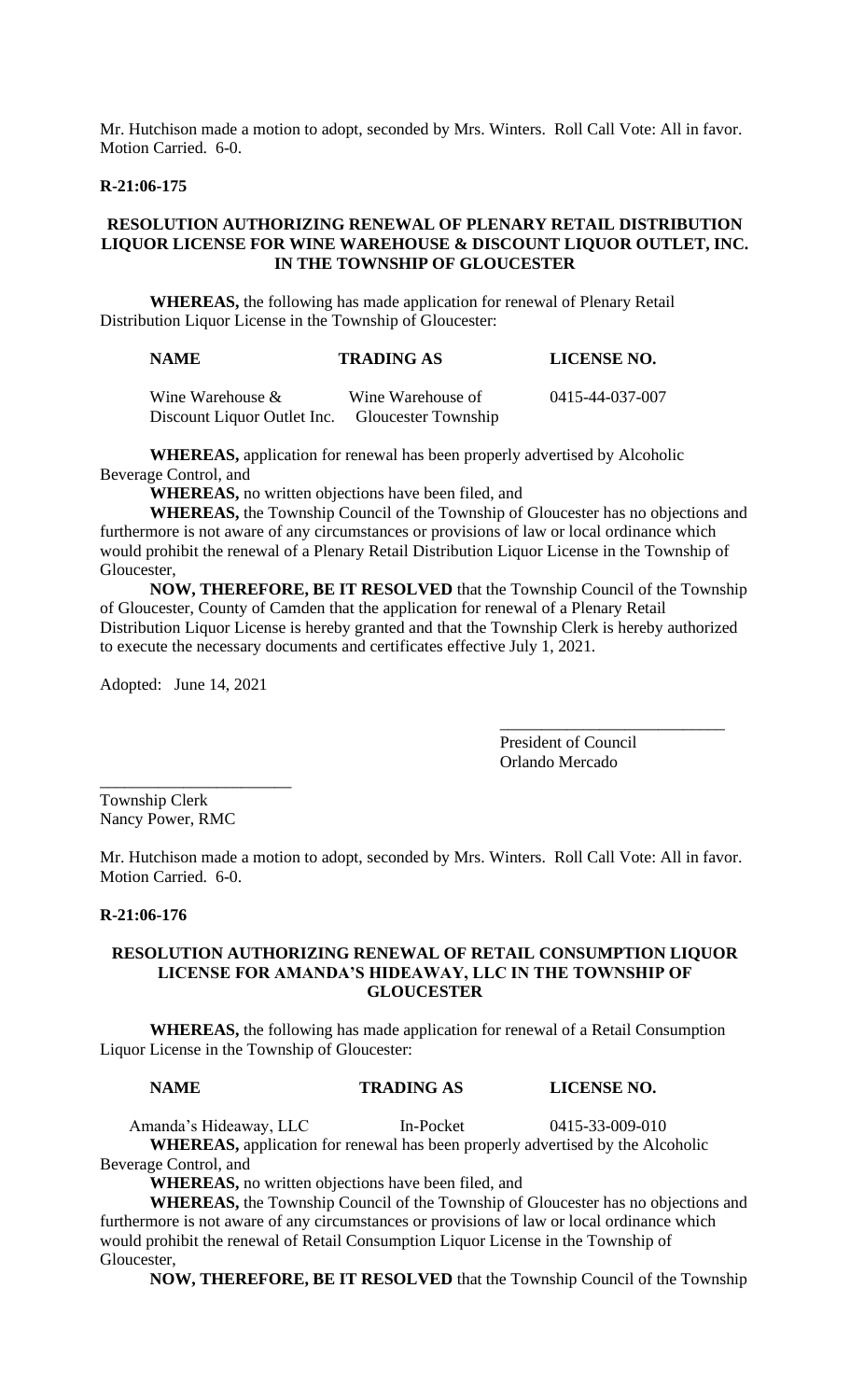of Gloucester, County of Camden that the application for renewal of Retail Consumption Liquor License is hereby granted and that the Township Clerk is hereby authorized to execute the necessary documents and certificates effective July 1, 2021.

Adopted: June 14, 2021

\_\_\_\_\_\_\_\_\_\_\_\_\_\_\_\_\_\_\_\_\_\_\_\_

President of Council Orlando Mercado

\_\_\_\_\_\_\_\_\_\_\_\_\_\_\_\_\_\_\_\_\_\_\_\_\_\_\_

Township Clerk Nancy Power, RMC

Mr. Hutchison made a motion to adopt, seconded by Mrs. Winters. Roll Call Vote: All in favor. Motion Carried. 6-0.

**R-21:06-177**

# **RESOLUTION AUTHORIZING RENEWAL OF RETAIL CONSUMPTION LIQUOR LICENSE FOR APPLE NEW JERSEY, LLC IN THE TOWNSHIP OF GLOUCESTER**

**WHEREAS,** the following has made application for renewal of a Retail Consumption Liquor License in the Township of Gloucester:

| <b>NAME</b>           | <b>TRADING AS</b>                      | <b>LICENSE NO.</b> |
|-----------------------|----------------------------------------|--------------------|
| Apple New Jersey, LLC | Applebee's Neighborhood<br>Grill & Bar | 0415-33-031-009    |

**WHEREAS,** application for renewal has been properly advertised by the Alcoholic Beverage Control, and

**WHEREAS,** no written objections have been filed, and

**WHEREAS,** the Township Council of the Township of Gloucester has no objections and furthermore is not aware of any circumstances or provisions of law or local ordinance which would prohibit the renewal of Retail Consumption Liquor License in the Township of Gloucester,

**NOW, THEREFORE, BE IT RESOLVED** that the Township Council of the Township of Gloucester, County of Camden that the application for renewal of Retail Consumption Liquor License is hereby granted and that the Township Clerk is hereby authorized to execute the necessary documents and certificates effective July 1, 2021.

Adopted: June 14, 2021

President of Council Orlando Mercado

\_\_\_\_\_\_\_\_\_\_\_\_\_\_\_\_\_\_\_\_\_\_\_\_\_\_\_

ATTEST:

Township Clerk Nancy Power, RMC

\_\_\_\_\_\_\_\_\_\_\_\_\_\_\_\_\_\_\_\_\_\_\_\_\_\_\_

Mr. Hutchison made a motion to adopt, seconded by Mrs. Winters. Roll Call Vote: All in favor. Motion Carried. 6-0.

**R-21:06-178**

# **RESOLUTION AUTHORIZING RENEWAL OF RETAIL CONSUMPTION LIQUOR LICENSE FOR BERTUCCI'S RESTAURANT IN THE TOWNSHIP OF GLOUCESTER**

**WHEREAS,** the following has made application for renewal of a Retail Consumption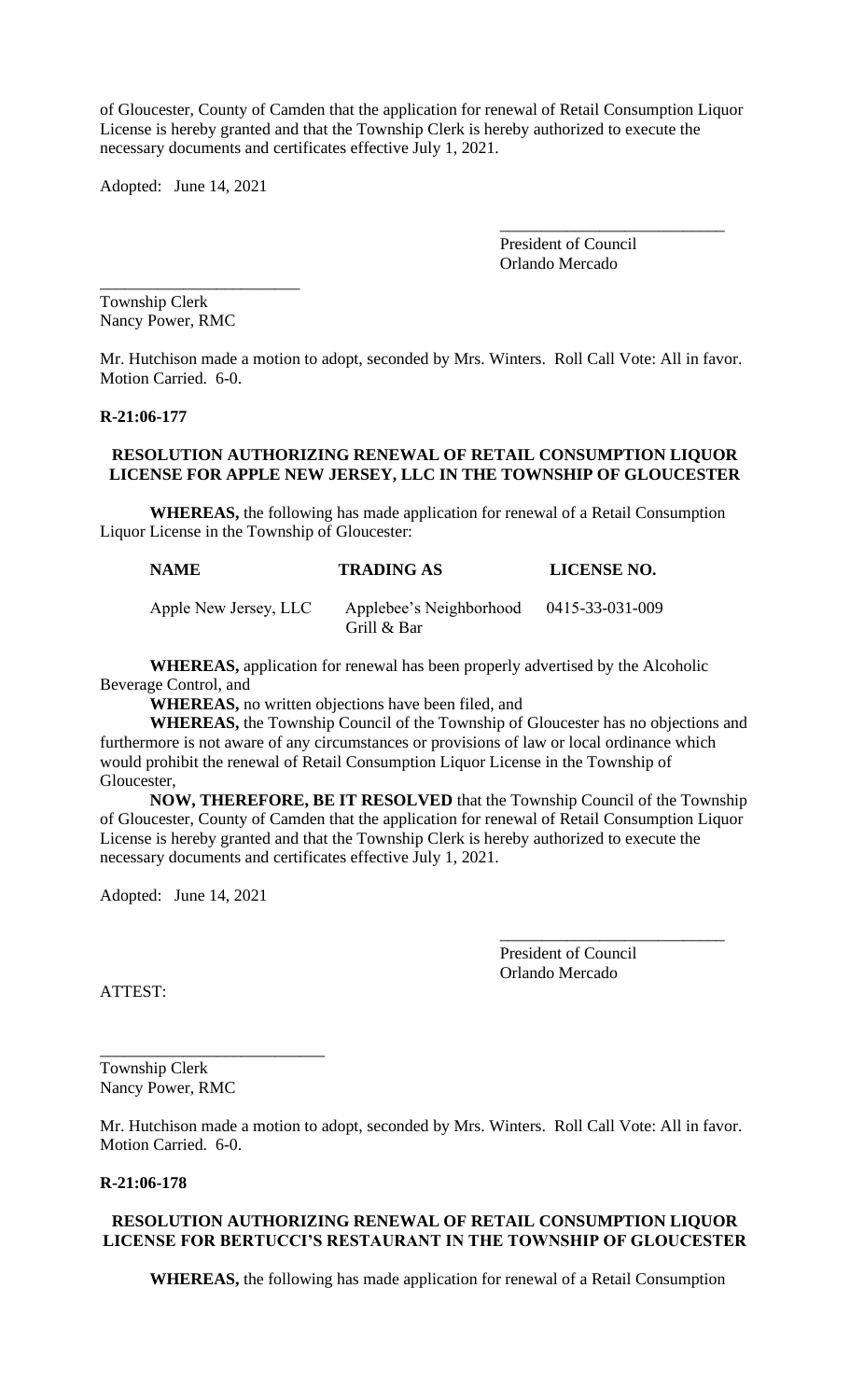Liquor License in the Township of Gloucester:

# **NAME TRADING AS LICENSE NO.**

Bertucci's Restaurants, LLC Bertucci's Restaurant 0415-33-040-003

**WHEREAS,** application for renewal has been properly advertised by the Alcoholic Beverage Control, and

**WHEREAS,** no written objections have been filed, and

**WHEREAS,** the Township Council of the Township of Gloucester has no objections and furthermore is not aware of any circumstances or provisions of law or local ordinance which would prohibit the renewal of Retail Consumption Liquor License in the Township of Gloucester,

**NOW, THEREFORE, BE IT RESOLVED** that the Township Council of the Township of Gloucester, County of Camden that the application for renewal of Retail Consumption Liquor License is hereby granted and that the Township Clerk is hereby authorized to execute the necessary documents and certificates effective July 1, 2021.

Adopted: June 14, 2021

\_\_\_\_\_\_\_\_\_\_\_\_\_\_\_\_\_\_\_\_\_\_\_\_\_\_ President of Council Orlando Mercado

\_\_\_\_\_\_\_\_\_\_\_\_\_\_\_\_\_\_\_\_\_\_\_ Township Clerk Nancy Power, RMC

Mr. Hutchison made a motion to adopt, seconded by Mrs. Winters. Roll Call Vote: All in favor. Motion Carried. 6-0.

## **R-21:06-179**

# **RESOLUTION AUTHORIZING RENEWAL OF RETAIL CONSUMPTION LIQUOR LICENSE FOR BWW WINGS, INC. IN THE TOWNSHIP OF GLOUCESTER**

**WHEREAS,** the following has made application for renewal of a Retail Consumption Liquor License in the Township of Gloucester:

| <b>NAME</b>           | <b>TRADING AS</b>  | LICENSE NO.     |
|-----------------------|--------------------|-----------------|
| BWW Jersey Wings, INC | Buffalo Wild Wings | 0415-33-038-004 |

**WHEREAS,** application for renewal has been properly advertised by the Alcoholic Beverage Control, and

**WHEREAS,** no written objections have been filed, and

**WHEREAS,** the Township Council of the Township of Gloucester has no objections and furthermore is not aware of any circumstances or provisions of law or local ordinance which would prohibit the renewal of Retail Consumption Liquor License in the Township of Gloucester,

**NOW, THEREFORE, BE IT RESOLVED** that the Township Council of the Township of Gloucester, County of Camden that the application for renewal of Retail Consumption Liquor License is hereby granted and that the Township Clerk is hereby authorized to execute the necessary documents and certificates effective July 1, 2021.

Adopted: June 14, 2021

President of Council Orlando Mercado

\_\_\_\_\_\_\_\_\_\_\_\_\_\_\_\_\_\_\_\_\_\_\_\_\_\_\_\_\_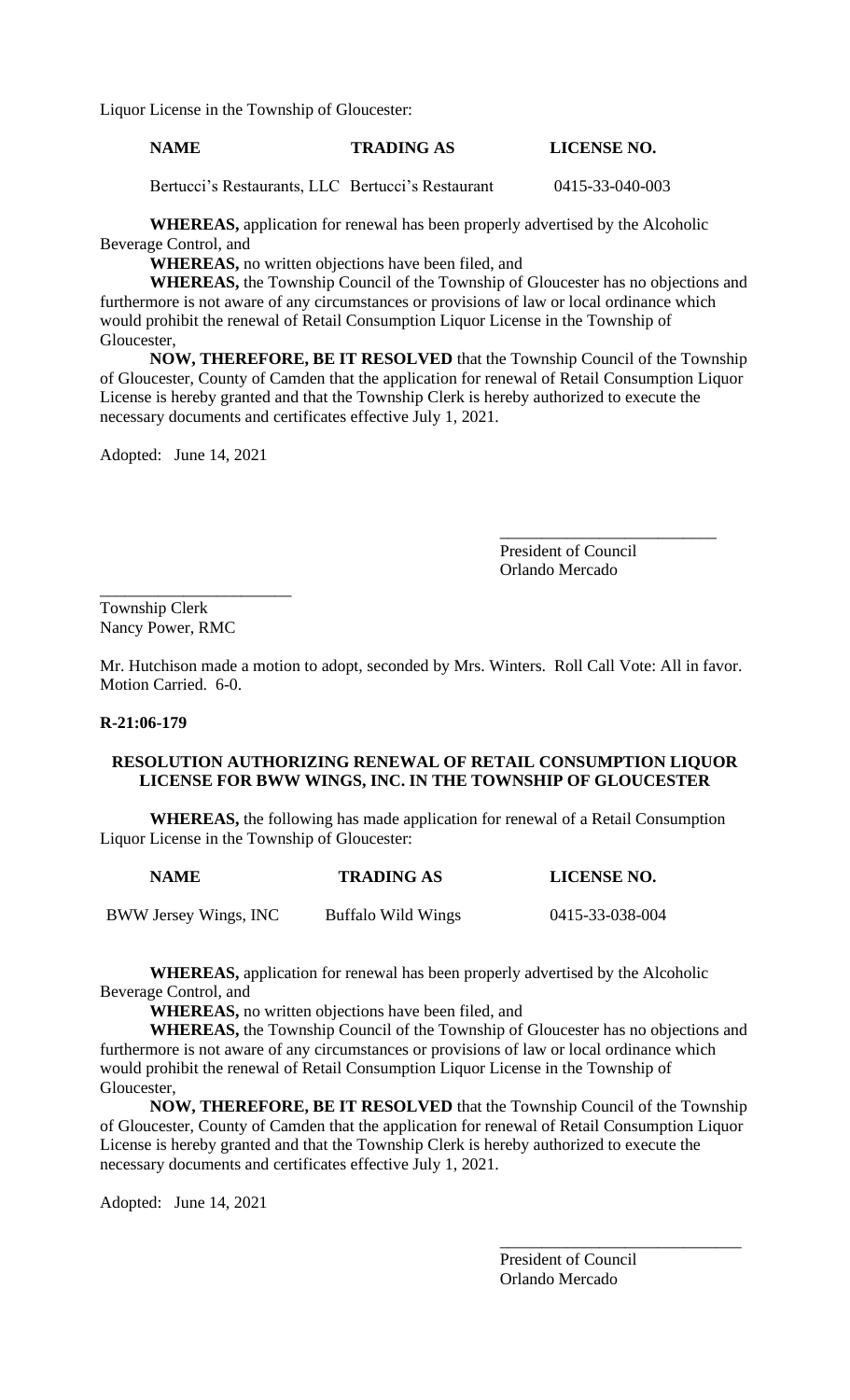\_\_\_\_\_\_\_\_\_\_\_\_\_\_\_\_\_\_\_\_\_\_\_\_\_ Township Clerk Nancy Power, RMC

Mr. Hutchison made a motion to adopt, seconded by Mrs. Winters. Roll Call Vote: All in favor. Motion Carried. 6-0.

# **R-21:06-180**

# **RESOLUTION AUTHORIZING RENEWAL OF RETAIL CONSUMPTION LIQUOR LICENSE FOR SHREE KUBER KRUPA, LLC IN THE TOWNSHIP OF GLOUCESTER**

**WHEREAS,** the following has made application for renewal of a Retail Consumption Liquor License in the Township of Gloucester:

| <b>NAME</b> | <b>TRADING AS</b> | <b>LICENSE NO.</b> |
|-------------|-------------------|--------------------|
|             |                   |                    |

Shree Kuber Krupa, LLC Cherrywood Liquor 0415-32-014-008

**WHEREAS,** application for renewal has been properly advertised by the Alcoholic Beverage Control, and

**WHEREAS,** no written objections have been filed, and

**WHEREAS,** the Township Council of the Township of Gloucester has no objections and furthermore is not aware of any circumstances or provisions of law or local ordinance which would prohibit the renewal of Retail Consumption Liquor License in the Township of Gloucester,

**NOW, THEREFORE, BE IT RESOLVED** that the Township Council of the Township of Gloucester, County of Camden that the application for renewal of Retail Consumption Liquor License is hereby granted and that the Township Clerk is hereby authorized to execute the necessary documents and certificates effective July 1, 2021.

Adopted: June 14, 2021

\_\_\_\_\_\_\_\_\_\_\_\_\_\_\_\_\_\_\_\_\_\_\_\_

President of Council Orlando Mercado

\_\_\_\_\_\_\_\_\_\_\_\_\_\_\_\_\_\_\_\_\_\_\_\_\_\_\_

Township Clerk Nancy Power, RMC

Mr. Hutchison made a motion to adopt, seconded by Mrs. Winters. Roll Call Vote: All in favor. Motion Carried. 6-0.

# **R-21:06-181**

# **RESOLUTION AUTHORIZING RENEWAL OF RETAIL CONSUMPTION LIQUOR LICENSE FOR DAVE & BUSTER'S OF NEW JERSEY, INC. IN THE TOWNSHIP OF GLOUCESTER**

**WHEREAS,** the following has made application for renewal of a Retail Consumption Liquor License in the Township of Gloucester:

| <b>NAME</b>            | <b>TRADING AS</b> | <b>LICENSE NO.</b> |
|------------------------|-------------------|--------------------|
| Dave $&$ Buster's Inc. | Dave & Buster's   | 0415-33-027-011    |

**WHEREAS,** application for renewal has been properly advertised by the Alcoholic Beverage Control, and

**WHEREAS,** no written objections have been filed, and

**WHEREAS,** the Township Council of the Township of Gloucester has no objections and furthermore is not aware of any circumstances or provisions of law or local ordinance which would prohibit the renewal of Retail Consumption Liquor License in the Township of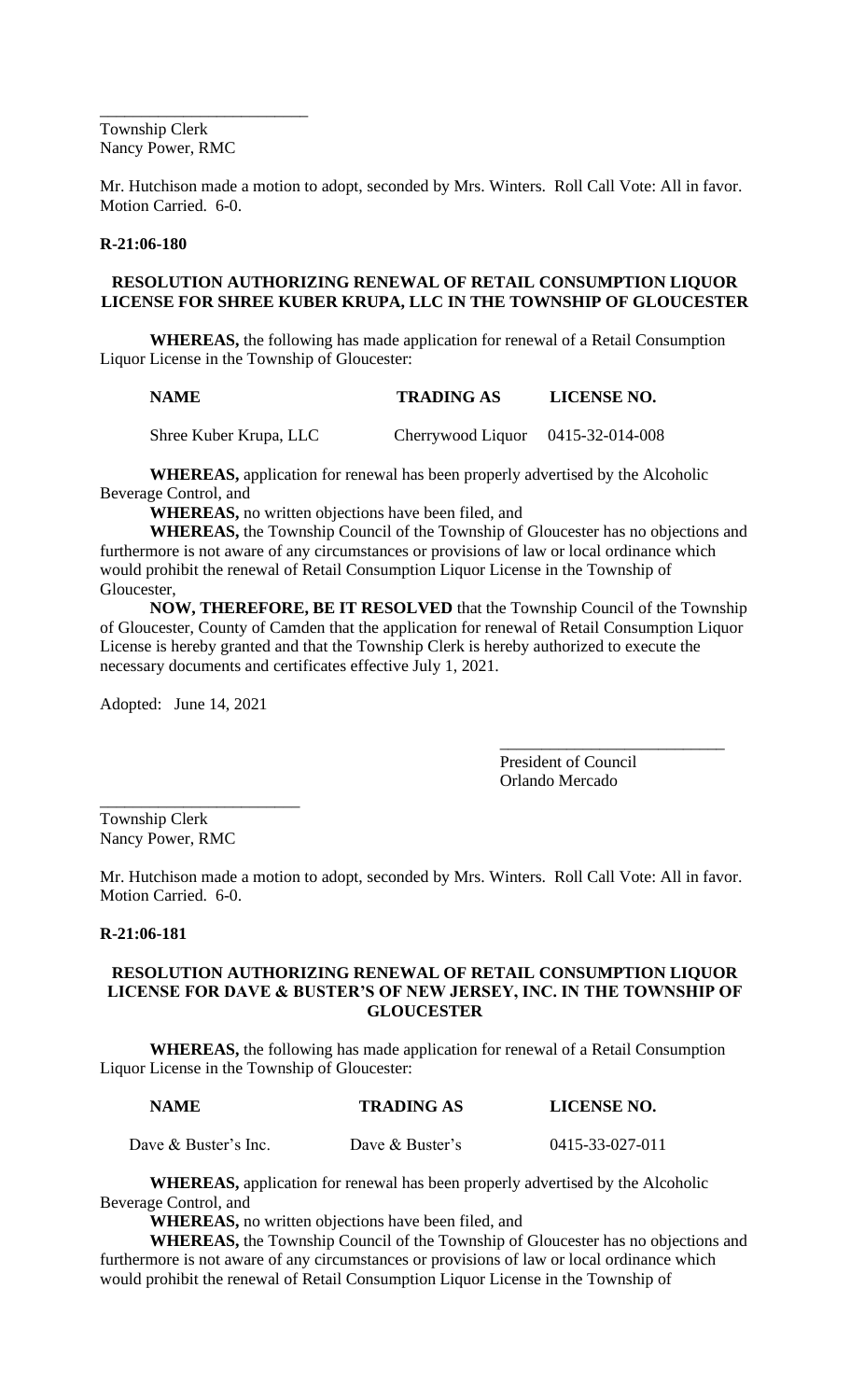Gloucester,

**NOW, THEREFORE, BE IT RESOLVED** that the Township Council of the Township of Gloucester, County of Camden that the application for renewal of Retail Consumption Liquor License is hereby granted and that the Township Clerk is hereby authorized to execute the necessary documents and certificates effective July 1, 2021.

Adopted: June 14, 2021

\_\_\_\_\_\_\_\_\_\_\_\_\_\_\_\_\_\_\_\_\_\_\_\_

President of Council Orlando Mercado

\_\_\_\_\_\_\_\_\_\_\_\_\_\_\_\_\_\_\_\_\_\_\_\_\_\_\_

Township Clerk Nancy Power, RMC

Mr. Hutchison made a motion to adopt, seconded by Mrs. Winters. Roll Call Vote: All in favor. Motion Carried. 6-0.

# **R-21:06-182**

## **RESOLUTION AUTHORIZING RENEWAL OF RETAIL CONSUMPTION LIQUOR LICENSE FOR PENN NJ OTW, LLC IN THE TOWNSHIP OF GLOUCESTER**

**WHEREAS,** the following has made application for renewal of a Retail Consumption Liquor License in the Township of Gloucester:

# **NAME TRADING AS LICENSE NO.**

Penn NJ OTW, LLC Favorites at Gloucester Twp. 0415-33-006-010

**WHEREAS,** application for renewal has been properly advertised by the Alcoholic Beverage Control, and

**WHEREAS,** no written objections have been filed, and

**WHEREAS,** the Township Council of the Township of Gloucester has no objections and furthermore is not aware of any circumstances or provisions of law or local ordinance which would prohibit the renewal of Retail Consumption Liquor License in the Township of Gloucester,

**NOW, THEREFORE, BE IT RESOLVED** that the Township Council of the Township of Gloucester, County of Camden that the application for renewal of Retail Consumption Liquor License is hereby granted and that the Township Clerk is hereby authorized to execute the necessary documents and certificates effective July 1, 2021.

Adopted: June 14, 2021

\_\_\_\_\_\_\_\_\_\_\_\_\_\_\_\_\_\_\_\_\_\_\_\_

President of Council Orlando Mercado

\_\_\_\_\_\_\_\_\_\_\_\_\_\_\_\_\_\_\_\_\_\_\_\_\_\_\_

Township Clerk Nancy Power, RMC

Mr. Hutchison made a motion to adopt, seconded by Mrs. Winters. Roll Call Vote: All in favor. Motion Carried. 6-0.

# **R-21:06-183**

# **RESOLUTION AUTHORIZING RENEWAL OF RETAIL CONSUMPTION LIQUOR LICENSE FOR GLR ENTERPRISES, INC. IN THE TOWNSHIP OF GLOUCESTER**

**WHEREAS,** the following has made application for renewal of a Retail Consumption Liquor License in the Township of Gloucester: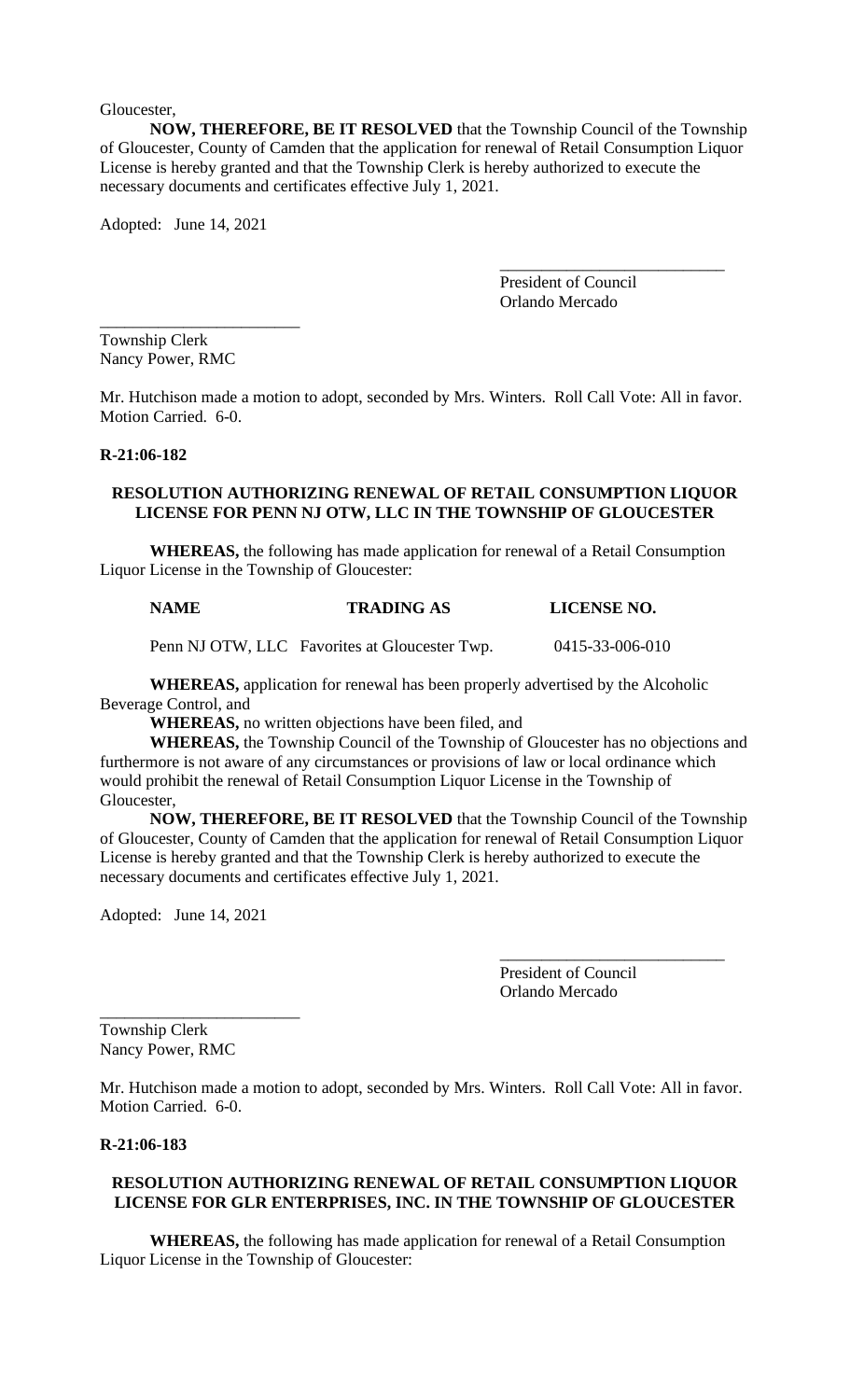# **NAME TRADING AS LICENSE NO.**

GLR Enterprises Inc. Filomena Cucina Italiana 0415-33-001-010

**WHEREAS,** application for renewal has been properly advertised by the Alcoholic Beverage Control, and

**WHEREAS,** no written objections have been filed, and

**WHEREAS,** the Township Council of the Township of Gloucester has no objections and furthermore is not aware of any circumstances or provisions of law or local ordinance which would prohibit the renewal of Retail Consumption Liquor License in the Township of Gloucester,

**NOW, THEREFORE, BE IT RESOLVED** that the Township Council of the Township of Gloucester, County of Camden that the application for renewal of Retail Consumption Liquor License is hereby granted and that the Township Clerk is hereby authorized to execute the necessary documents and certificates effective July 1, 2021.

Adopted: June 14, 2021

President of Council Orlando Mercado

\_\_\_\_\_\_\_\_\_\_\_\_\_\_\_\_\_\_\_\_\_\_\_\_\_\_\_

ATTEST:

Township Clerk Nancy Power, RMC

\_\_\_\_\_\_\_\_\_\_\_\_\_\_\_\_\_\_\_\_\_\_\_\_\_\_\_\_\_\_

Mr. Hutchison made a motion to adopt, seconded by Mrs. Winters. Roll Call Vote: All in favor. Motion Carried. 6-0.

## **R-21:06-184**

# **RESOLUTION AUTHORIZING RENEWAL OF RETAIL CONSUMPTION LIQUOR LICENSE FOR BARLEY & ROOT CORPORATION IN THE TOWNSHIP OF GLOUCESTER**

**WHEREAS,** the following has made application for renewal of a Retail Consumption Liquor License in the Township of Gloucester:

| <b>NAME</b>         | <b>TRADING AS</b>     | <b>LICENSE NO.</b> |
|---------------------|-----------------------|--------------------|
| Barley & Root Corp. | <b>Founders Grove</b> | 0415-33-003-004    |

**WHEREAS,** application for renewal has been properly advertised by the Alcoholic

Beverage Control, and

**WHEREAS,** no written objections have been filed, and

**WHEREAS,** the Township Council of the Township of Gloucester has no objections and furthermore is not aware of any circumstances or provisions of law or local ordinance which would prohibit the renewal of Retail Consumption Liquor License in the Township of Gloucester,

**NOW, THEREFORE, BE IT RESOLVED** that the Township Council of the Township of Gloucester, County of Camden that the application for renewal of Retail Consumption Liquor License is hereby granted and that the Township Clerk is hereby authorized to execute the necessary documents and certificates effective July 1, 2021.

Adopted: June 14, 2021

\_\_\_\_\_\_\_\_\_\_\_\_\_\_\_\_\_\_\_\_\_\_\_\_\_\_\_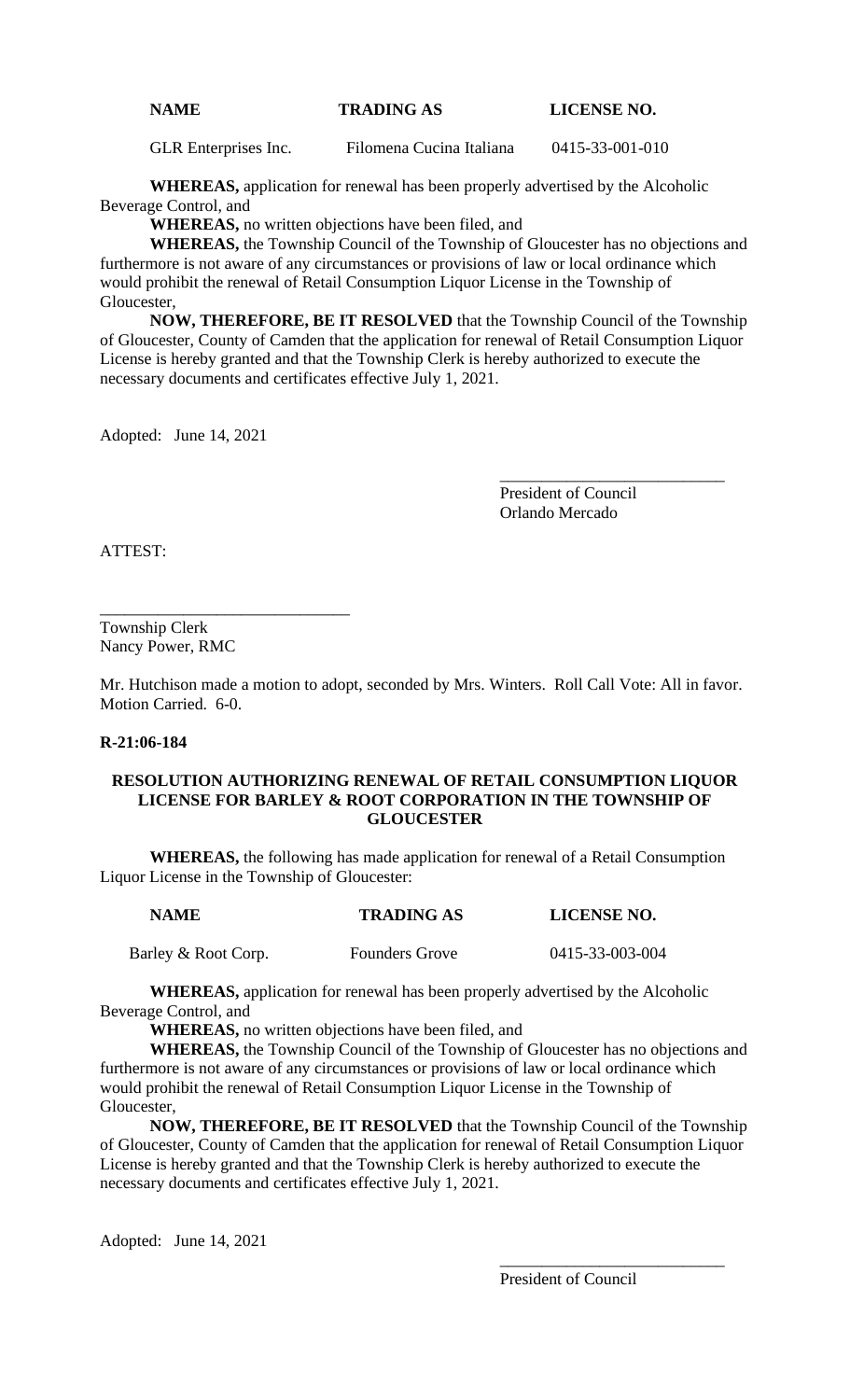Orlando Mercado

\_\_\_\_\_\_\_\_\_\_\_\_\_\_\_\_\_\_\_\_\_\_\_\_ Township Clerk Nancy Power, RMC

Mr. Hutchison made a motion to adopt, seconded by Mrs. Winters. Roll Call Vote: All in favor. Motion Carried. 6-0.

## **R-21:06-185**

# **RESOLUTION AUTHORIZING RENEWAL OF RETAIL CONSUMPTION LIQUOR LICENSE FOR GT LIQUORS, LLC IN THE TOWNSHIP OF GLOUCESTER**

**WHEREAS,** the following has made application for renewal of a Retail Consumption

Liquor License in the Township of Gloucester:

| <b>NAME</b>     | <b>TRADING AS</b> | <b>LICENSE NO.</b> |  |
|-----------------|-------------------|--------------------|--|
| GT Liquors, LLC | In-Pocket         | 0415-33-034-002    |  |

**WHEREAS,** application for renewal has been properly advertised by the Alcoholic Beverage Control, and

**WHEREAS,** no written objections have been filed, and

**WHEREAS,** the Township Council of the Township of Gloucester has no objections and furthermore is not aware of any circumstances or provisions of law or local ordinance which would prohibit the renewal of Retail Consumption Liquor License in the Township of Gloucester,

**NOW, THEREFORE, BE IT RESOLVED** that the Township Council of the Township of Gloucester, County of Camden that the application for renewal of Retail Consumption Liquor License is hereby granted and that the Township Clerk is hereby authorized to execute the necessary documents and certificates effective July 1, 2021.

Adopted: June 14, 2021

\_\_\_\_\_\_\_\_\_\_\_\_\_\_\_\_\_\_\_\_\_\_\_\_\_\_\_ President of Council Orlando Mercado

\_\_\_\_\_\_\_\_\_\_\_\_\_\_\_\_\_\_\_\_\_\_\_\_ Township Clerk Nancy Power, RMC

Mr. Hutchison made a motion to adopt, seconded by Mrs. Winters. Roll Call Vote: All in favor. Motion Carried. 6-0.

## **R-21:06-186**

# **RESOLUTION AUTHORIZING RENEWAL OF RETAIL CONSUMPTION LIQUOR LICENSE FOR JALC COMPANY, LLC IN THE TOWNSHIP OF GLOUCESTER**

**WHEREAS,** the following has made application for renewal of a Retail Consumption Liquor License in the Township of Gloucester:

| <b>NAME</b> | <b>TRADING AS</b> | <b>LICENSE NO.</b> |
|-------------|-------------------|--------------------|
|             |                   |                    |

JALC Company LLC The Palace The Keep 0415-33-015-007

**WHEREAS,** application for renewal has been properly advertised by the Alcoholic Beverage Control, and

**WHEREAS,** no written objections have been filed, and

**WHEREAS,** the Township Council of the Township of Gloucester has no objections and furthermore is not aware of any circumstances or provisions of law or local ordinance which would prohibit the renewal of Retail Consumption Liquor License in the Township of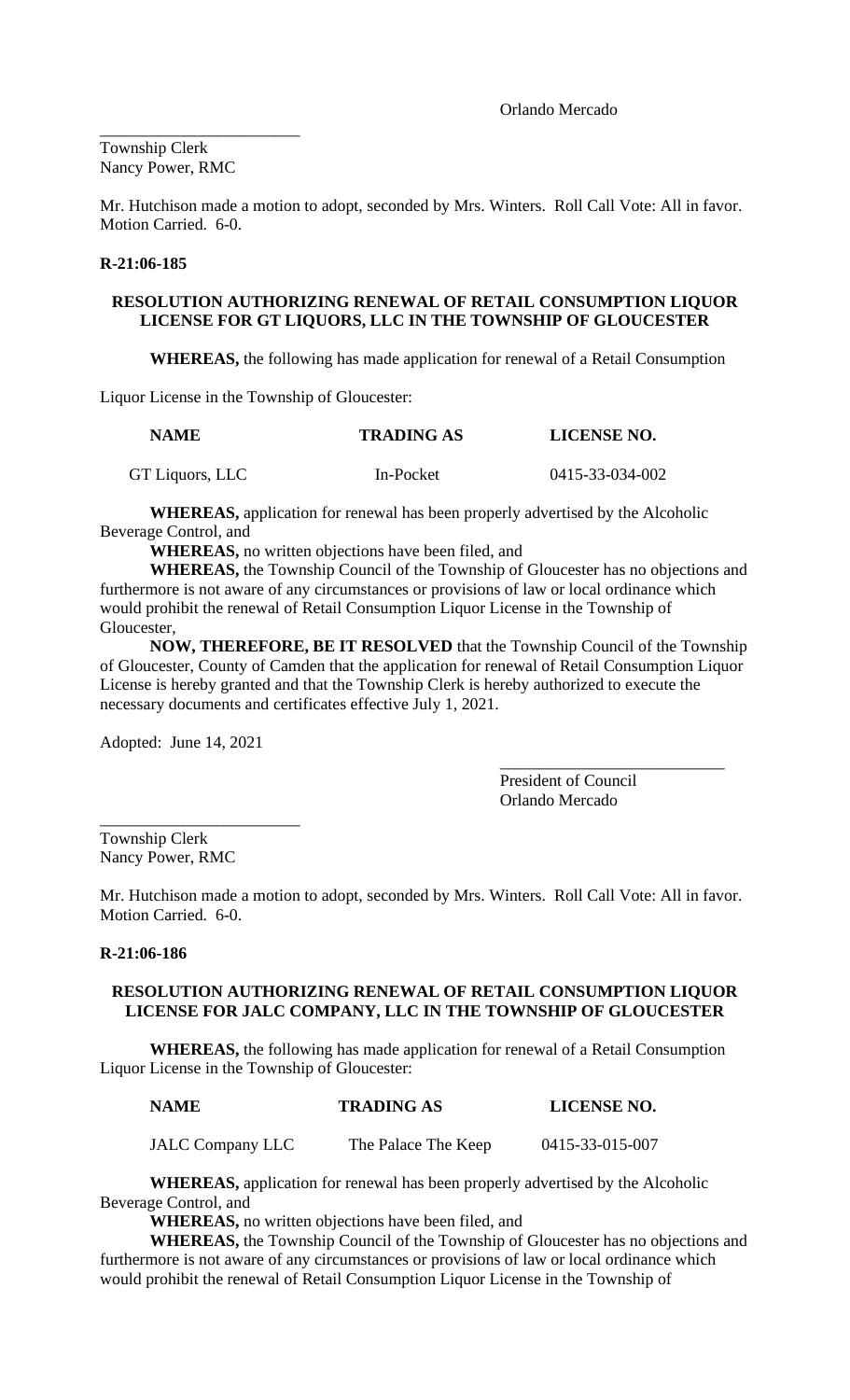Gloucester,

**NOW, THEREFORE, BE IT RESOLVED** that the Township Council of the Township of Gloucester, County of Camden that the application for renewal of Retail Consumption Liquor License is hereby granted and that the Township Clerk is hereby authorized to execute the necessary documents and certificates effective July 1, 2021.

Adopted: June 14, 2021

President of Council Orlando Mercado

\_\_\_\_\_\_\_\_\_\_\_\_\_\_\_\_\_\_\_\_\_\_\_\_\_\_\_\_\_\_\_

ATTEST:

Township Clerk Nancy Power, RMC

\_\_\_\_\_\_\_\_\_\_\_\_\_\_\_\_\_\_\_\_\_\_\_\_\_\_

Mr. Hutchison made a motion to adopt, seconded by Mrs. Winters. Roll Call Vote: All in favor. Motion Carried. 6-0.

## **R-21:06-187**

## **RESOLUTION AUTHORIZING RENEWAL OF RETAIL CONSUMPTION LIQUOR LICENSE FOR PLAZA AZTECA SICKLERVILLE, INC. IN THE TOWNSHIP OF GLOUCESTER**

**WHEREAS,** the following has made application for renewal of a Retail Consumption Liquor License in the Township of Gloucester:

### **NAME TRADING AS LICENSE NO.**

Plaza Azteca Sicklerville Inc. Plaza Azteca Mexican Restaurant 0415-33-008-009

**WHEREAS,** application for renewal has been properly advertised by the Alcoholic Beverage Control, and

**WHEREAS,** no written objections have been filed, and

**WHEREAS,** the Township Council of the Township of Gloucester has no objections and furthermore is not aware of any circumstances or provisions of law or local ordinance which would prohibit the renewal of Retail Consumption Liquor License in the Township of Gloucester,

**NOW, THEREFORE, BE IT RESOLVED** that the Township Council of the Township of Gloucester, County of Camden that the application for renewal of Retail Consumption Liquor License is hereby granted and that the Township Clerk is hereby authorized to execute the necessary documents and certificates effective July 1, 2021.

Adopted: June 14, 2021

President of Council Orlando Mercado

\_\_\_\_\_\_\_\_\_\_\_\_\_\_\_\_\_\_\_\_\_\_\_\_\_\_\_\_

ATTEST:

Township Clerk Nancy Power, RMC

\_\_\_\_\_\_\_\_\_\_\_\_\_\_\_\_\_\_\_\_\_\_\_\_\_\_\_\_

Mr. Hutchison made a motion to adopt, seconded by Mrs. Winters. Roll Call Vote: All in favor. Motion Carried. 6-0.

**R-21:06-188**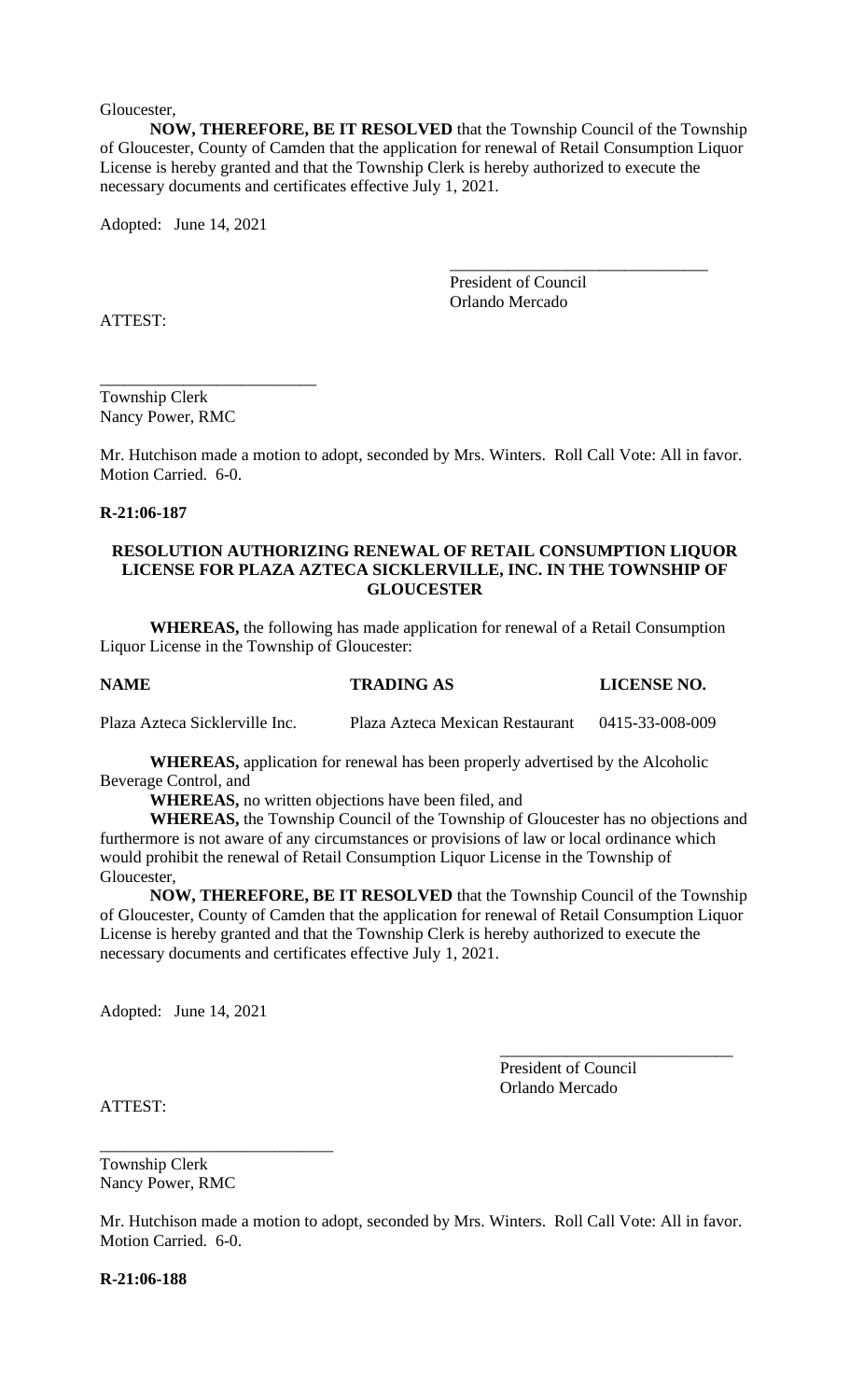# **RESOLUTION AUTHORIZING RENEWAL OF RETAIL CONSUMPTION LIQUOR LICENSE FOR CELTIC CROSSINGS, INC. IN THE TOWNSHIP OF GLOUCESTER**

**WHEREAS,** the following has made application for renewal of a Retail Consumption Liquor License in the Township of Gloucester:

| <b>NAME</b>           | <b>TRADING AS</b> | LICENSE NO.     |
|-----------------------|-------------------|-----------------|
| Celtic Crossings Inc. | Riley's Pub       | 0415-33-035-003 |

**WHEREAS,** application for renewal has been properly advertised by the Alcoholic Beverage Control; and

**WHEREAS,** no written objections have been filed; and

**WHEREAS,** the Township Council of the Township of Gloucester has no objections and furthermore is not aware of any circumstances or provisions of law or local ordinance which would prohibit the renewal of Retail Consumption Liquor License in the Township of Gloucester,

**NOW, THEREFORE, BE IT RESOLVED** that the Township Council of the Township of Gloucester, County of Camden that the application for renewal of Retail Consumption Liquor License is hereby granted and that the Township Clerk is hereby authorized to execute the necessary documents and certificates effective July 1, 2021.

Adopted: June 14, 2021

President of Council Orlando Mercado

\_\_\_\_\_\_\_\_\_\_\_\_\_\_\_\_\_\_\_\_\_\_\_\_\_\_\_\_\_

Township Clerk Nancy Power, RMC

\_\_\_\_\_\_\_\_\_\_\_\_\_\_\_\_\_\_\_\_\_\_\_\_\_

Mr. Hutchison made a motion to adopt, seconded by Mrs. Winters. Roll Call Vote: All in favor. Motion Carried. 6-0.

# **R-21:06-189**

# **RESOLUTION AUTHORIZING RENEWAL OF RETAIL CONSUMPTION LIQUOR LICENSE FOR RUBY TUESDAY, INC. IN THE TOWNSHIP OF GLOUCESTER**

**WHEREAS,** the following has made application for renewal of a Retail Consumption Liquor License in the Township of Gloucester:

| <b>NAME</b>       | <b>TRADING AS</b> | <b>LICENSE NO.</b> |
|-------------------|-------------------|--------------------|
| Ruby Tuesday Inc. | (in pocket)       | 0415-33-039-002    |

**WHEREAS,** application for renewal has been properly advertised by the Alcoholic Beverage Control, and

**WHEREAS,** no written objections have been filed, and

**WHEREAS,** the Township Council of the Township of Gloucester has no objections and furthermore is not aware of any circumstances or provisions of law or local ordinance which would prohibit the renewal of Retail Consumption Liquor License in the Township of Gloucester,

**NOW, THEREFORE, BE IT RESOLVED** that the Township Council of the Township of Gloucester, County of Camden that the application for renewal of Retail Consumption Liquor License is hereby granted and that the Township Clerk is hereby authorized to execute the necessary documents and certificates effective July 1, 2021.

Adopted: June 14, 2021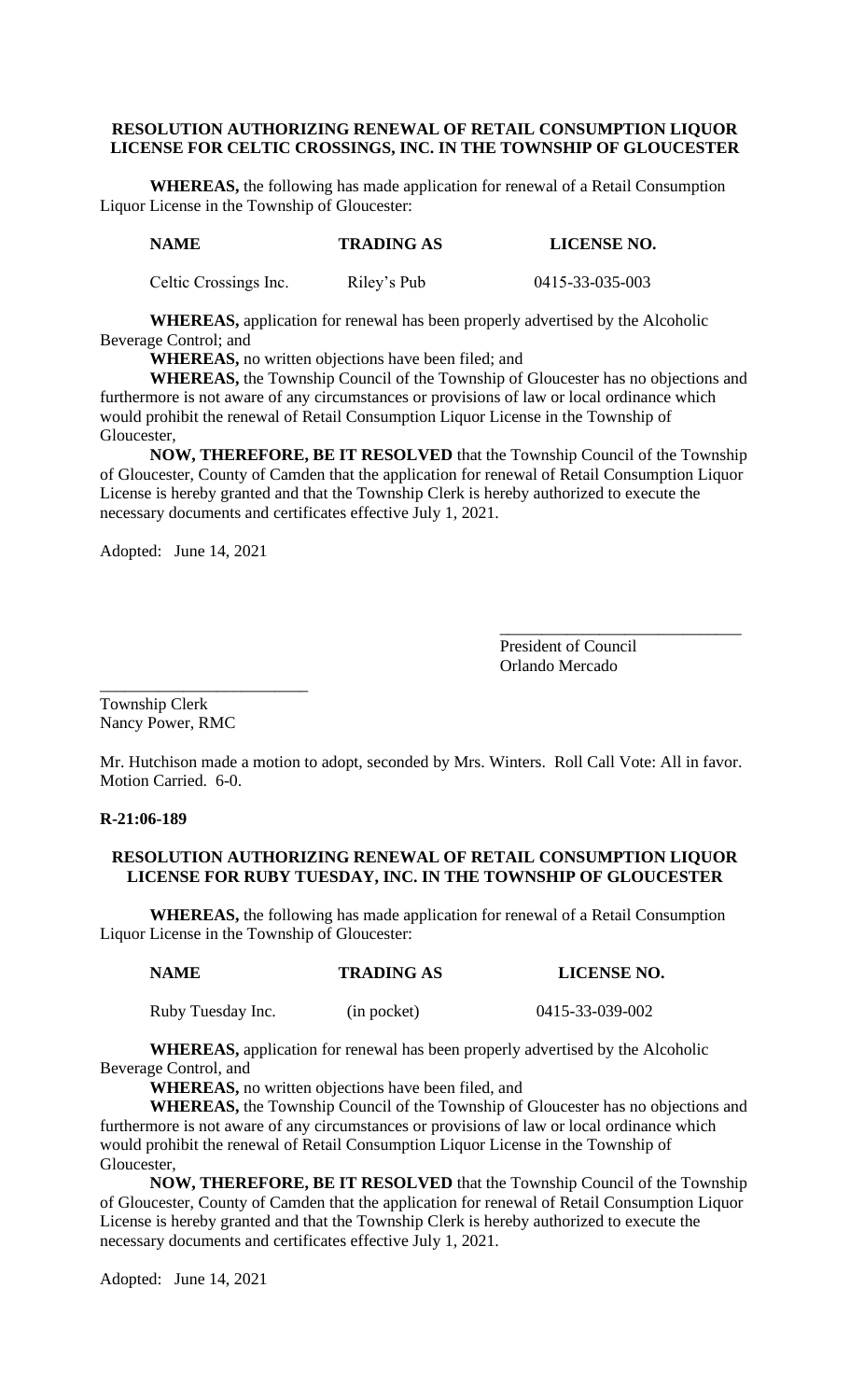President of Council Orlando Mercado

\_\_\_\_\_\_\_\_\_\_\_\_\_\_\_\_\_\_\_\_\_\_\_\_\_\_

Township Clerk Nancy Power, RMC

\_\_\_\_\_\_\_\_\_\_\_\_\_\_\_\_\_\_\_\_\_\_\_\_\_\_

Mr. Hutchison made a motion to adopt, seconded by Mrs. Winters. Roll Call Vote: All in favor. Motion Carried. 6-0.

# **R-21:06-190**

## **RESOLUTION AUTHORIZING RENEWAL OF RETAIL CONSUMPTION LIQUOR LICENSE FOR GLOUCESTER SAKURA, INC. IN THE TOWNSHIP OF GLOUCESTER**

**WHEREAS,** the following has made application for renewal of a Retail Consumption Liquor License in the Township of Gloucester:

## **NAME TRADING AS LICENSE NO.**

Gloucester Sakura Inc. Sakura Japanese Steak & Seafood House 0415-33-002-010

**WHEREAS,** application for renewal has been properly advertised by the Alcoholic Beverage Control, and

**WHEREAS,** no written objections have been filed, and

**WHEREAS,** the Township Council of the Township of Gloucester has no objections and furthermore is not aware of any circumstances or provisions of law or local ordinance which would prohibit the renewal of Retail Consumption Liquor License in the Township of Gloucester,

**NOW, THEREFORE, BE IT RESOLVED** that the Township Council of the Township of Gloucester, County of Camden that the application for renewal of Retail Consumption Liquor License is hereby granted and that the Township Clerk is hereby authorized to execute the necessary documents and certificates effective July 1, 2021.

Adopted: June 14, 2021

\_\_\_\_\_\_\_\_\_\_\_\_\_\_\_\_\_\_\_\_\_\_\_\_\_\_\_\_ President of Council Orlando Mercado

\_\_\_\_\_\_\_\_\_\_\_\_\_\_\_\_\_\_\_\_\_\_\_ Township Clerk Nancy Power, RMC

Mr. Hutchison made a motion to adopt, seconded by Mrs. Winters. Roll Call Vote: All in favor. Motion Carried. 6-0.

## **R-21:06-191**

# **RESOLUTION AUTHORIZING RENEWAL OF RETAIL CONSUMPTION LIQUOR LICENSE FOR PR ENTERPRISES, LLC IN THE TOWNSHIP OF GLOUCESTER**

**WHEREAS,** the following has made application for renewal of a Retail Consumption Liquor License in the Township of Gloucester:

| <b>NAME</b>         | <b>TRADING AS</b>   | <b>LICENSE NO.</b> |
|---------------------|---------------------|--------------------|
| PR Enterprises, LLC | Sam's Bar and Grill | 0415-33-007-005    |

**WHEREAS,** application for renewal has been properly advertised by the Alcoholic Beverage Control, and

**WHEREAS,** no written objections have been filed, and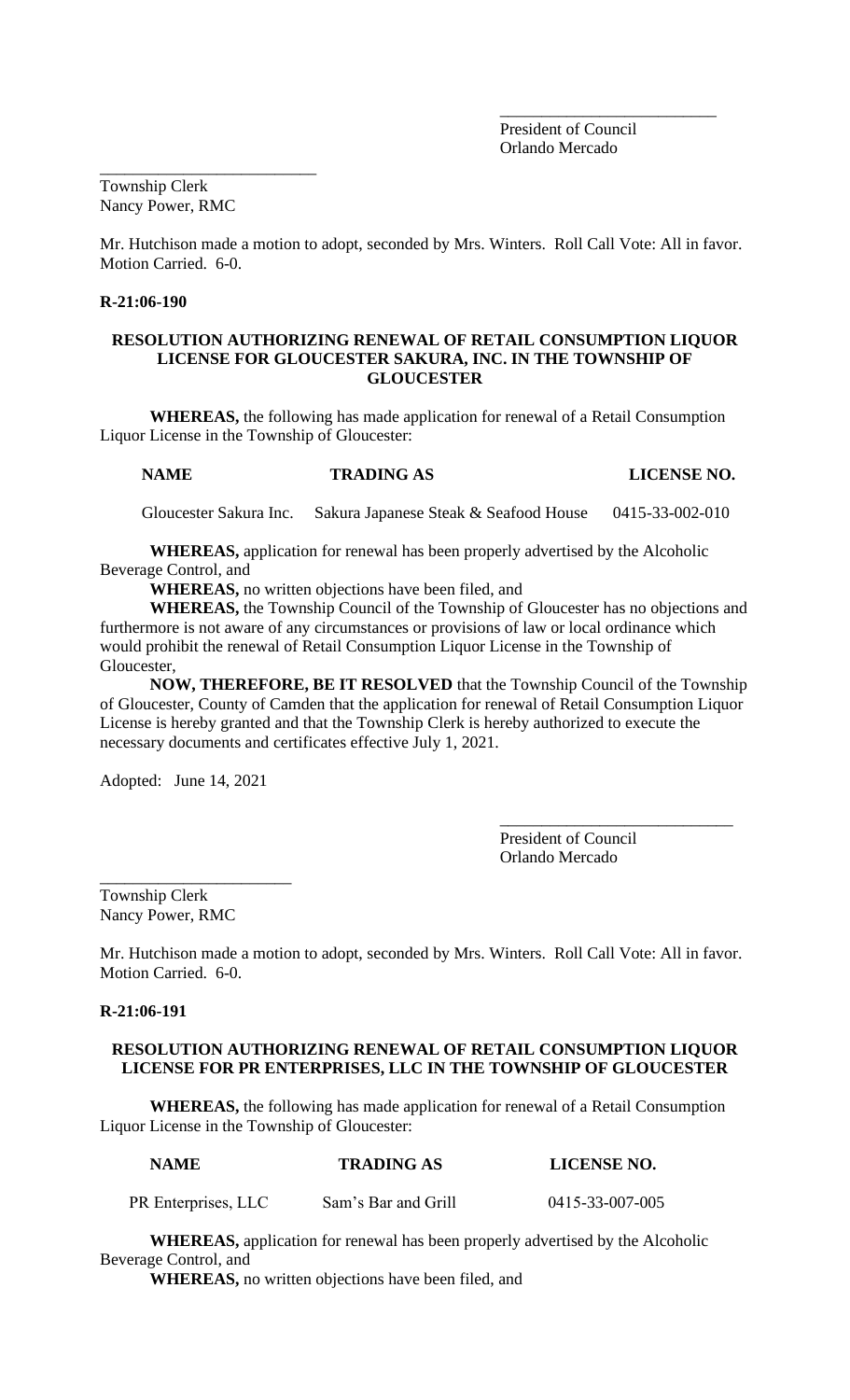**WHEREAS,** the Township Council of the Township of Gloucester has no objections and furthermore is not aware of any circumstances or provisions of law or local ordinance which would prohibit the renewal of Retail Consumption Liquor License in the Township of Gloucester,

**NOW, THEREFORE, BE IT RESOLVED** that the Township Council of the Township of Gloucester, County of Camden that the application for renewal of Retail Consumption Liquor License is hereby granted and that the Township Clerk is hereby authorized to execute the necessary documents and certificates effective July 1, 2021.

Adopted: June 14, 2021

\_\_\_\_\_\_\_\_\_\_\_\_\_\_\_\_\_\_\_\_\_\_\_\_\_

President of Council Orlando Mercado

\_\_\_\_\_\_\_\_\_\_\_\_\_\_\_\_\_\_\_\_\_\_\_\_\_\_\_

Township Clerk Nancy Power, RMC

Mr. Hutchison made a motion to adopt, seconded by Mrs. Winters. Roll Call Vote: All in favor. Motion Carried. 6-0.

## **R-21:06-192**

# **RESOLUTION AUTHORIZING RENEWAL OF RETAIL CONSUMPTION LIQUOR LICENSE FOR REGGIE'S, INC. IN THE TOWNSHIP OF GLOUCESTER**

**WHEREAS,** the following has made application for renewal of a Retail Consumption Liquor License in the Township of Gloucester:

| <b>NAME</b>  | <b>TRADING AS</b> | <b>LICENSE NO.</b> |  |
|--------------|-------------------|--------------------|--|
| Reggies Inc. | Skeeters Pub      | 0415-32-013-003    |  |

**WHEREAS,** application for renewal has been properly advertised by the Alcoholic Beverage Control; and

**WHEREAS,** no written objections have been filed; and

**WHEREAS,** the Township Council of the Township of Gloucester has no objections and furthermore is not aware of any circumstances or provisions of law or local ordinance which would prohibit the renewal of Retail Consumption Liquor License in the Township of Gloucester,

**NOW, THEREFORE, BE IT RESOLVED** that the Township Council of the Township of Gloucester, County of Camden that the application for renewal of Retail Consumption Liquor License is hereby granted and that the Township Clerk is hereby authorized to execute the necessary documents and certificates effective July 1, 2021.

Adopted: June 14, 2021

\_\_\_\_\_\_\_\_\_\_\_\_\_\_\_\_\_\_\_\_\_\_\_\_\_\_

President of Council Orlando Mercado

\_\_\_\_\_\_\_\_\_\_\_\_\_\_\_\_\_\_\_\_\_\_\_\_\_\_\_\_

Township Clerk Nancy Power, RMC

Mr. Hutchison made a motion to adopt, seconded by Mrs. Winters. Roll Call Vote: All in favor. Motion Carried. 6-0.

### **R-21:06-193**

# **RESOLUTION AUTHORIZING RENEWAL OF RETAIL CONSUMPTION LIQUOR LICENSE FOR TEXAS ROADHOUSE HOLDINGS, LLC IN THE TOWNSHIP OF GLOUCESTER**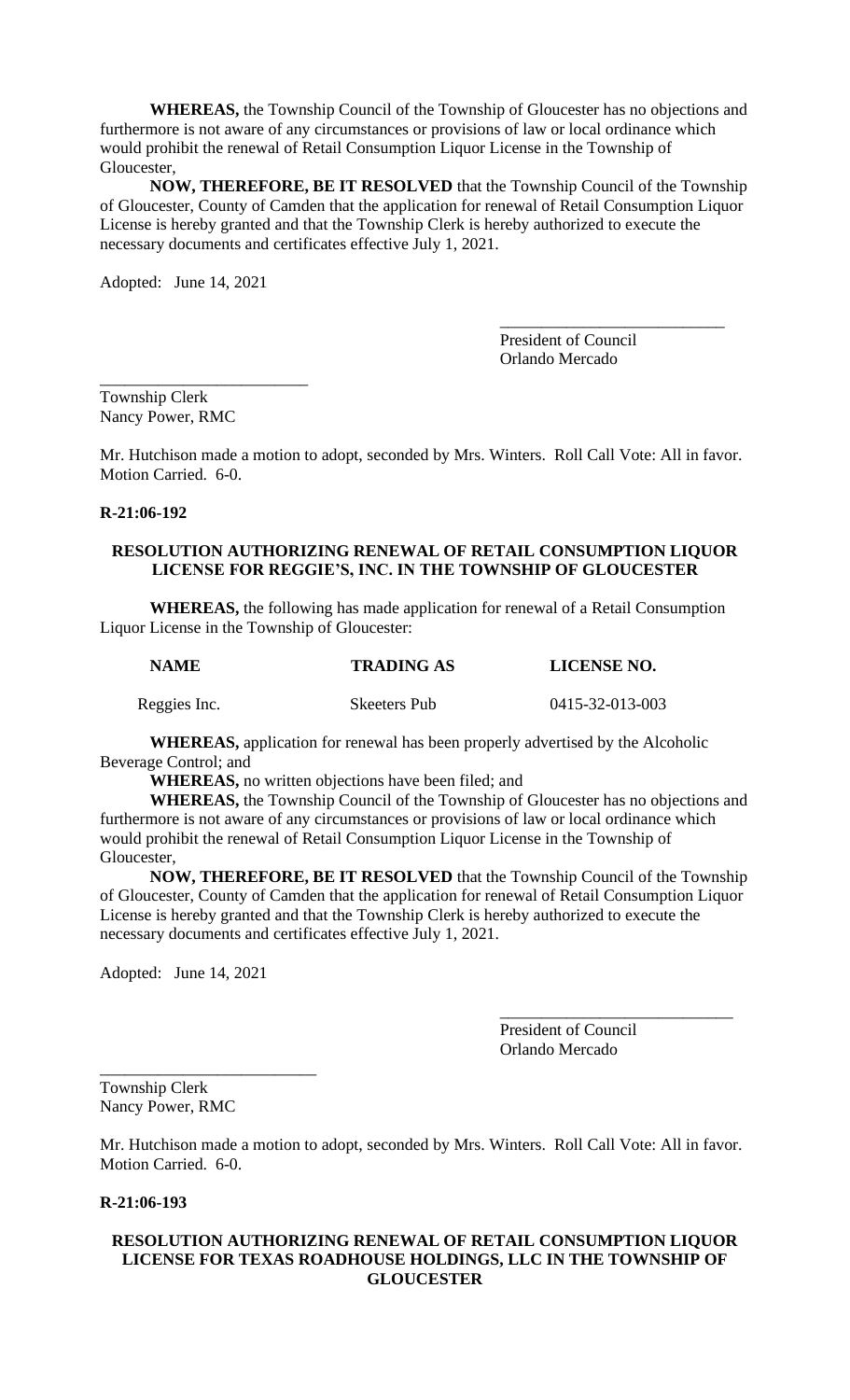**WHEREAS,** the following has made application for renewal of a Retail Consumption Liquor License in the Township of Gloucester:

# **NAME TRADING AS LICENSE NO.**

Texas Roadhouse Holdings LLC Texas Roadhouse 0415-33-041-002

**WHEREAS,** application for renewal has been properly advertised by the Alcoholic Beverage Control; and

**WHEREAS,** no written objections have been filed; and

**WHEREAS,** the Township Council of the Township of Gloucester has no objections and furthermore is not aware of any circumstances or provisions of law or local ordinance which would prohibit the renewal of Retail Consumption Liquor License in the Township of Gloucester,

**NOW, THEREFORE, BE IT RESOLVED** that the Township Council of the Township of Gloucester, County of Camden that the application for renewal of Retail Consumption Liquor License is hereby granted and that the Township Clerk is hereby authorized to execute the necessary documents and certificates effective July 1, 2021.

Adopted: June 14, 2021

\_\_\_\_\_\_\_\_\_\_\_\_\_\_\_\_\_\_\_\_\_\_\_\_\_

President of Council Orlando Mercado

\_\_\_\_\_\_\_\_\_\_\_\_\_\_\_\_\_\_\_\_\_\_\_\_\_\_\_\_\_\_

Township Clerk Nancy Power, RMC

Mr. Hutchison made a motion to adopt, seconded by Mrs. Winters. Roll Call Vote: All in favor. Motion Carried. 6-0.

## **R-21:06-194**

# **RESOLUTION AUTHORIZING RENEWAL OF RETAIL CONSUMPTION LIQUOR LICENSE FOR AARK HOSPITALITY SICKLERVILLE TK, INC. IN THE TOWNSHIP OF GLOUCESTER**

**WHEREAS,** the following has made application for renewal of a Retail Consumption Liquor License in the Township of Gloucester:

### **NAME TRADING AS LICENSE NO.**

AARK Hospitality Sicklerville TK Inc. Tilted Kilt 0415-33-011-004

**WHEREAS,** application for renewal has been properly advertised by the Alcoholic Beverage Control, and

**WHEREAS,** no written objections have been filed, and

**WHEREAS,** the Township Council of the Township of Gloucester has no objections and furthermore is not aware of any circumstances or provisions of law or local ordinance which would prohibit the renewal of Retail Consumption Liquor License in the Township of Gloucester,

**NOW, THEREFORE, BE IT RESOLVED** that the Township Council of the Township of Gloucester, County of Camden that the application for renewal of Retail Consumption Liquor License is hereby granted and that the Township Clerk is hereby authorized to execute the necessary documents and certificates effective July 1, 2021.

Adopted: June 14, 2021

President of Council Orlando Mercado

\_\_\_\_\_\_\_\_\_\_\_\_\_\_\_\_\_\_\_\_\_\_\_\_\_\_\_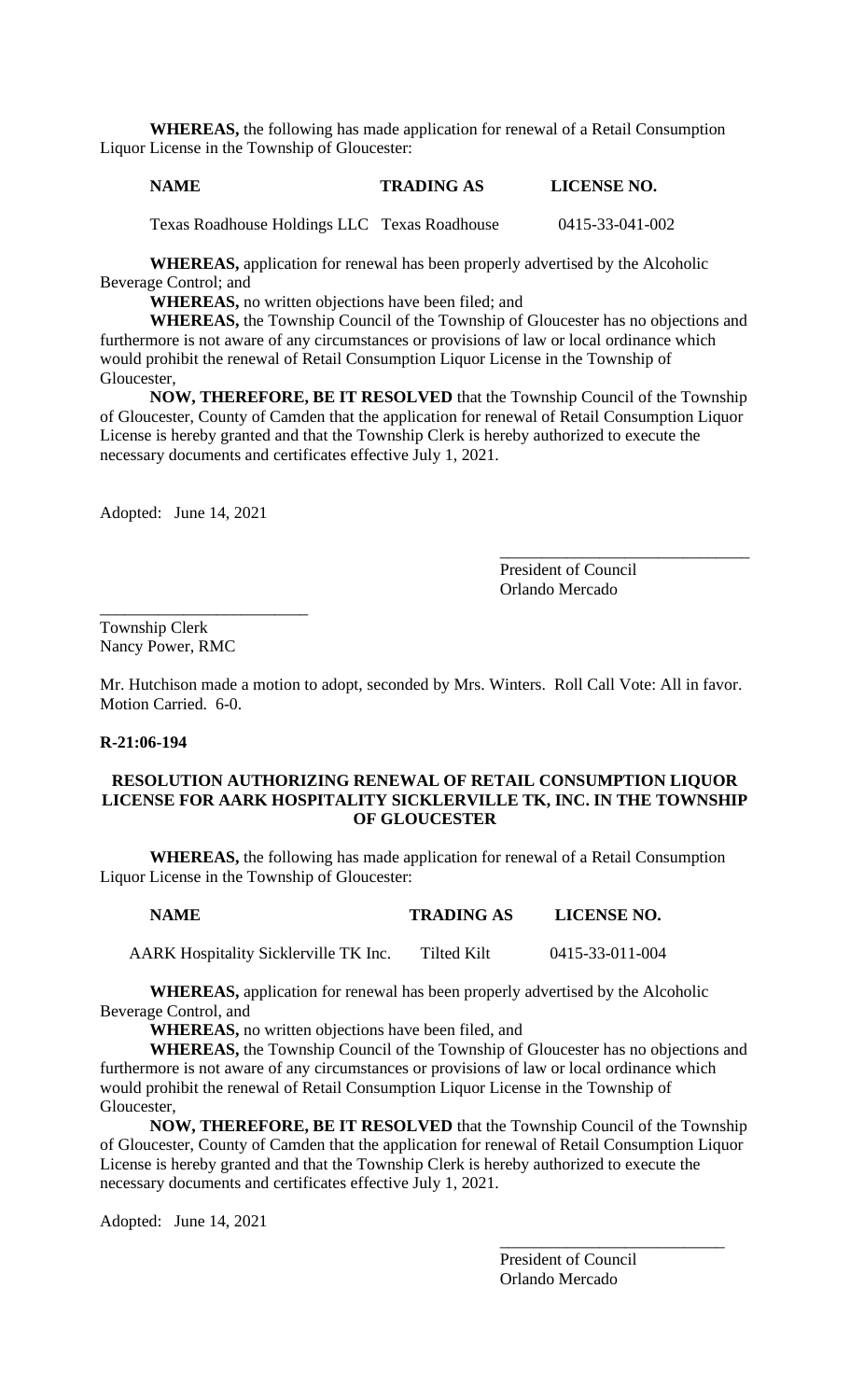\_\_\_\_\_\_\_\_\_\_\_\_\_\_\_\_\_\_\_\_\_\_\_\_\_ Township Clerk Nancy Power, RMC

Mr. Hutchison made a motion to adopt, seconded by Mrs. Winters. Roll Call Vote: All in favor. Motion Carried. 6-0.

# **R-21:06-195**

# **RESOLUTION AUTHORIZING RENEWAL OF RETAIL CONSUMPTION LIQUOR LICENSE FOR LA VIGNA, INC. IN THE TOWNSHIP OF GLOUCESTER**

**WHEREAS,** the following has made application for renewal of a Retail Consumption Liquor License in the Township of Gloucester:

| <b>NAME</b>    | <b>TRADING AS</b>                      | LICENSE NO.     |
|----------------|----------------------------------------|-----------------|
| La Vigna, Inc. | Villari's Lakeside<br>Restaurant & Bar | 0415-33-010-009 |

**WHEREAS,** application for renewal has been properly advertised by the Alcoholic Beverage Control; and

**WHEREAS,** no written objections have been filed; and

**WHEREAS,** the Township Council of the Township of Gloucester has no objections and furthermore is not aware of any circumstances or provisions of law or local ordinance which would prohibit the renewal of Retail Consumption Liquor License in the Township of Gloucester,

**NOW, THEREFORE, BE IT RESOLVED** that the Township Council of the Township of Gloucester, County of Camden that the application for renewal of Retail Consumption Liquor License is hereby granted and that the Township Clerk is hereby authorized to execute the necessary documents and certificates effective July 1, 2021.

Adopted: June 14, 2021

\_\_\_\_\_\_\_\_\_\_\_\_\_\_\_\_\_\_\_\_\_\_\_\_\_\_\_\_ President of Council Orlando Mercado

\_\_\_\_\_\_\_\_\_\_\_\_\_\_\_\_\_\_\_\_\_\_\_\_\_ Township Clerk Nancy Power, RMC

Mr. Hutchison made a motion to adopt, seconded by Mrs. Winters. Roll Call Vote: All in favor. Motion Carried. 6-0.

# **GT E-GOV ACCESS:**

Shane Scanlon of Grant Court asked the following questions:

*1. Is there ever going to be a heater added to the Gloucester Township Pool? If so, when will a heater be added?* No, heaters are expensive

*2. If detective Joseph is already retired and on pension, why would you rehire him?* Retired police officers can be hired as Class II officers because they are able to carry weapons.

Elizabeth Dugan of Hemlock Drive asked the following question:

*1. I was puzzled to hear that the Mayor was very late to the Erial Fun Day Event on Saturday. The reason given for his lateness was that he had hurt himself that day and was in the hospital. My friend saw him a couple of days before that with a sling on his arm, so I am confused because it makes me wonder if this was an excuse. Why didn't Mayor Mayer arrive at the event on time? Will he compensate by attending another community event?* Mr. Mercado stated the mayor had a surgical procedure on his hand a few weeks back.

# **PUBLIC PORTION:**

Mr. Mercado opened the public portion.

Brian Burns of Erial asked for an update on the closing on Roslyn Bridge. Mr. Carlamere